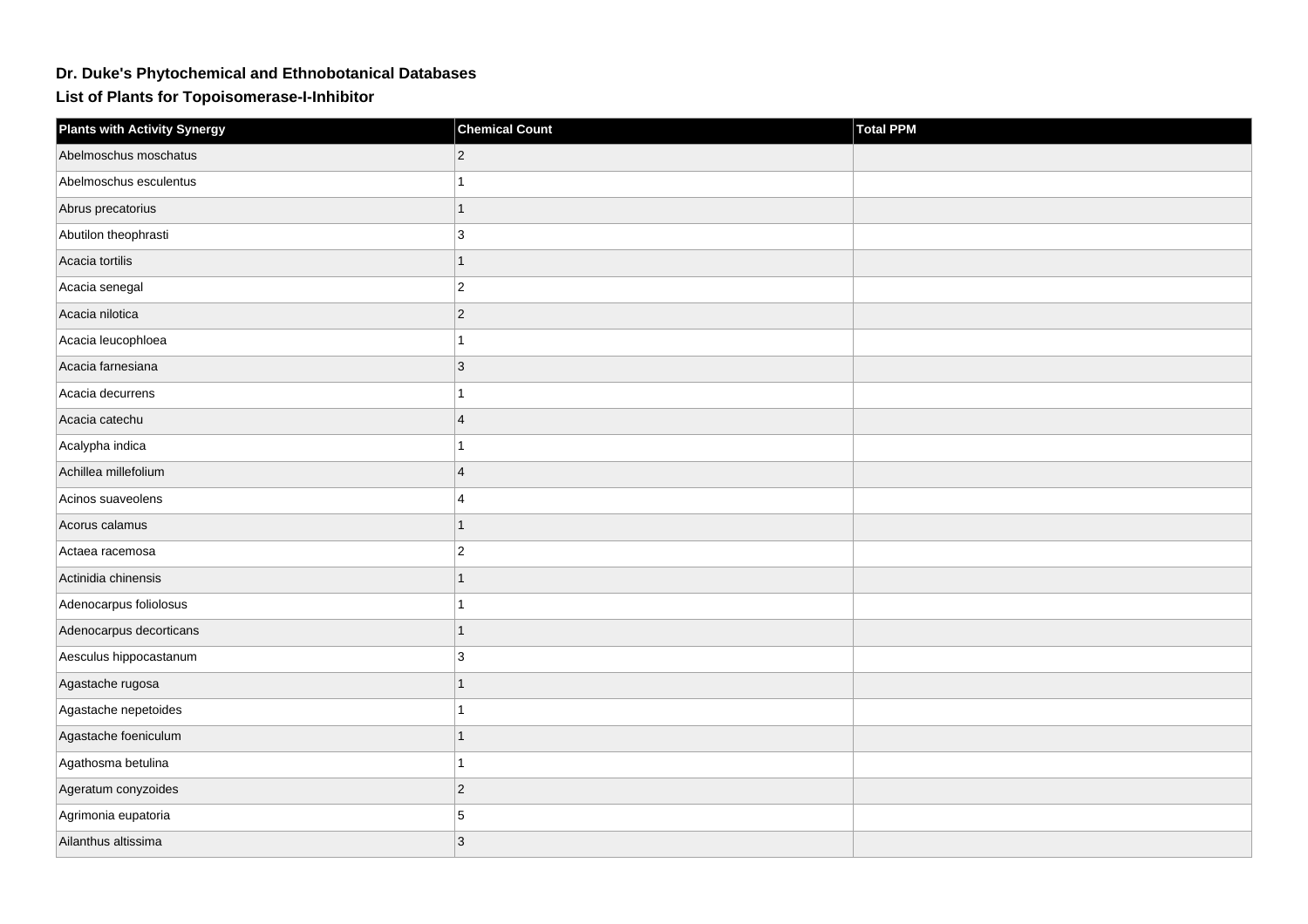| <b>Plants with Activity Synergy</b> | <b>Chemical Count</b>   | <b>Total PPM</b> |
|-------------------------------------|-------------------------|------------------|
| Albizia procera                     |                         |                  |
| Albizia lebbeck                     | $\overline{2}$          |                  |
| Alisma plantago-aquatica            |                         |                  |
| Allium schoenoprasum                | $\overline{2}$          | 146.0            |
| Allium sativum var. sativum         | $\overline{\mathbf{A}}$ | 800.0            |
| Allium cepa                         | $\overline{2}$          | 192400.0         |
| Aloysia citrodora                   | $\overline{2}$          |                  |
| Alpinia officinarum                 | $\overline{\mathbf{A}}$ | 2000.0           |
| Alpinia galanga                     | $\overline{c}$          |                  |
| Althaea officinalis                 | $\overline{2}$          |                  |
| Ammi visnaga                        | 4                       |                  |
| Ammi majus                          | $\overline{c}$          |                  |
| Amphicarpaea edgworthii             |                         |                  |
| Amphicarpaea bracteata              | 1                       |                  |
| Anacardium occidentale              | $\overline{2}$          |                  |
| Anastatica hierochuntica            | $\overline{1}$          |                  |
| Anemone pulsatilla                  | $\overline{c}$          |                  |
| Anethum graveolens                  | 3                       |                  |
| Anisochilus carnosus                | $\overline{2}$          |                  |
| Annona cherimola                    |                         |                  |
| Anogeissus latifolia                | 4                       |                  |
| Apios americana                     | $\overline{1}$          |                  |
| Apium graveolens                    | 4                       |                  |
| Arachis hypogaea                    | 1                       |                  |
| Araucaria bidwillii                 | 3                       |                  |
| Arbutus unedo                       | $\overline{c}$          |                  |
| Arctostaphylos uva-ursi             | 3                       |                  |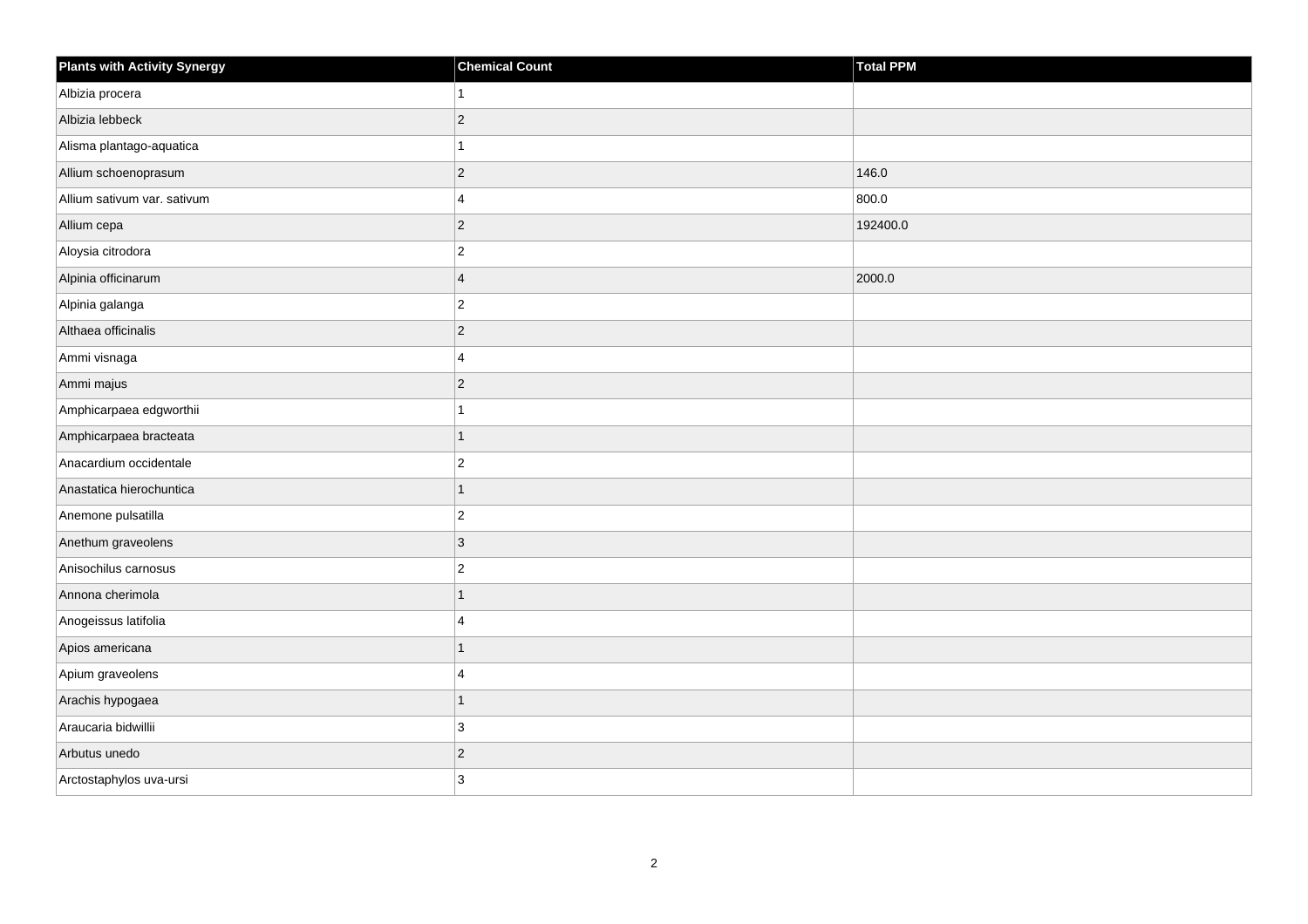| <b>Plants with Activity Synergy</b> | <b>Chemical Count</b> | Total PPM |
|-------------------------------------|-----------------------|-----------|
| Ardisia japonica                    | 1                     |           |
| Areca catechu                       |                       |           |
| Argemone mexicana                   |                       |           |
| Argyrocytisus battandieri           |                       |           |
| Armoracia rusticana                 | $ 2\rangle$           |           |
| Arnica montana                      | $\overline{c}$        |           |
| Artemisia dracunculus               | $\overline{5}$        | 141.0     |
| Artemisia annua                     | $\overline{4}$        |           |
| Artocarpus heterophyllus            |                       |           |
| Artocarpus altilis                  |                       |           |
| Asimina triloba                     | 1                     |           |
| Aspalathus linearis                 | 3                     |           |
| Asparagus officinalis               | $ 2\rangle$           |           |
| Astragalus membranaceus             | 3                     |           |
| Avena sativa                        |                       | 1240.0    |
| Azadirachta indica                  | 3                     | 10000.0   |
| Ballota nigra                       | $ 2\rangle$           |           |
| Baptisia tinctoria                  | 3                     |           |
| Baptisia sp                         |                       |           |
| Barosma betulina                    |                       |           |
| Basella alba                        |                       |           |
| Berberis vulgaris                   | $\vert$ 2             |           |
| Beta vulgaris                       | $ 2\rangle$           |           |
| Bocconia frutescens                 |                       |           |
| Bocconia arborea                    |                       |           |
| Borago officinalis                  | $\overline{c}$        |           |
| Bowdichia nitida                    |                       |           |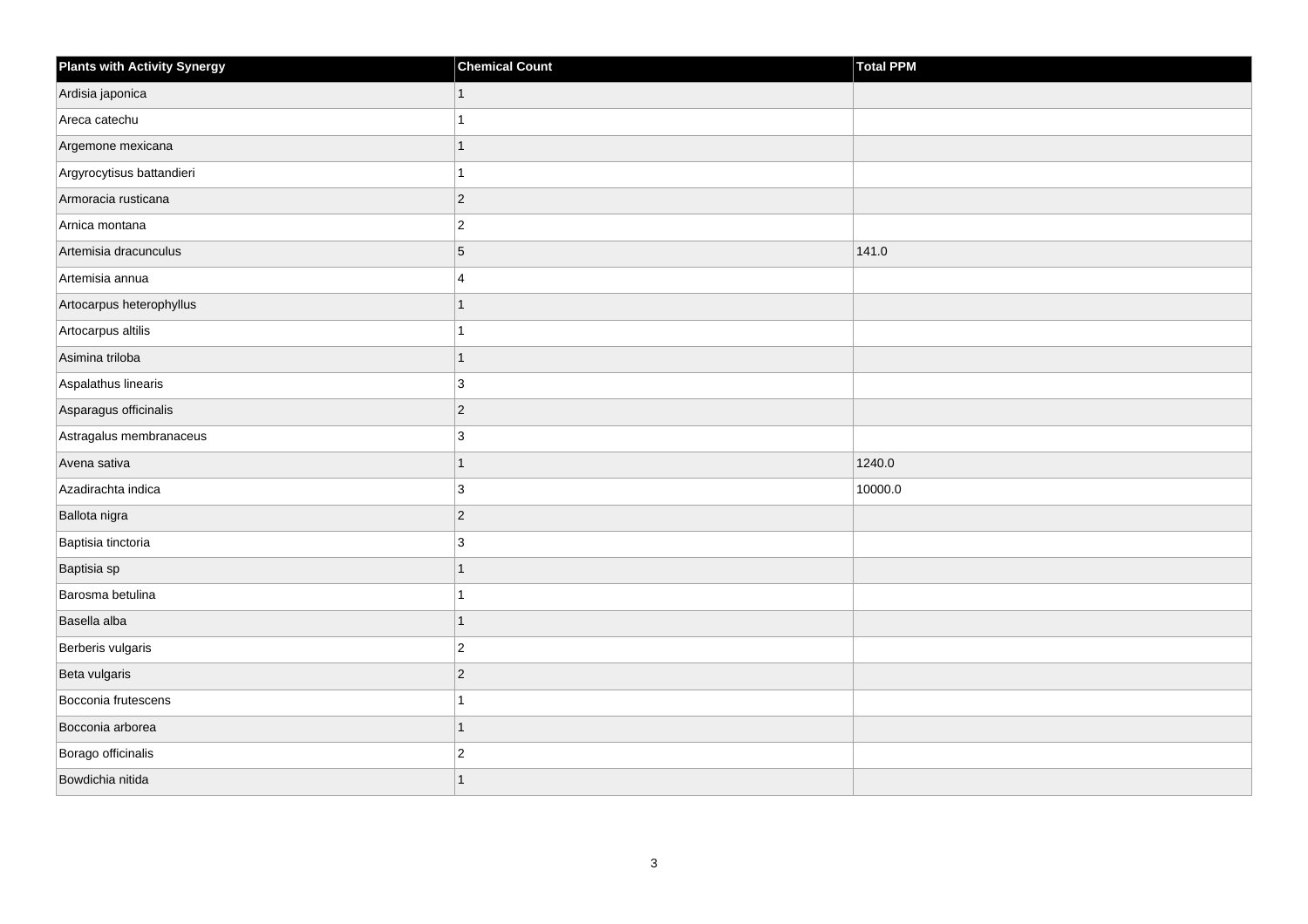| <b>Plants with Activity Synergy</b> | <b>Chemical Count</b> | <b>Total PPM</b> |
|-------------------------------------|-----------------------|------------------|
| Brassica oleracea var. sabellica I. | $\overline{2}$        | 226.0            |
| Brassica oleracea var. italica      | $\overline{2}$        |                  |
| Brassica oleracea var. gemmifera    |                       | 100.0            |
| Brassica oleracea var. capitata I.  | $\overline{2}$        | 1000.0           |
| Brassica oleracea var. botrytis I.  | $\overline{2}$        | 84.0             |
| Brassica oleracea                   | $\overline{2}$        | 240.0            |
| Caesalpinia pulcherrima             | 3                     |                  |
| Cajanus scarabaeoides               |                       |                  |
| Cajanus cajan                       |                       |                  |
| Calendula officinalis               | $\overline{2}$        |                  |
| Calicotome villosa                  |                       |                  |
| Calicotome spinosa                  |                       |                  |
| Calopogonium caeruleum              |                       |                  |
| Camellia sinensis                   | 8                     | 603600.0         |
| Camellia japonica                   |                       |                  |
| Camptosema sp                       |                       |                  |
| Camptotheca acuminata               | $\boldsymbol{\Delta}$ | 3200.0           |
| Canavalia virosa                    |                       |                  |
| Canavalia sericea                   |                       |                  |
| Canavalia rosea                     |                       |                  |
| Canavalia gladiata                  |                       |                  |
| Canavalia galeata                   |                       |                  |
| Canavalia eurycarpa                 |                       |                  |
| Canavalia ensiformis                |                       |                  |
| Capparis spinosa                    |                       |                  |
| Capsicum frutescens                 | $\overline{2}$        | 252.0            |
| Capsicum annuum                     | $\overline{2}$        |                  |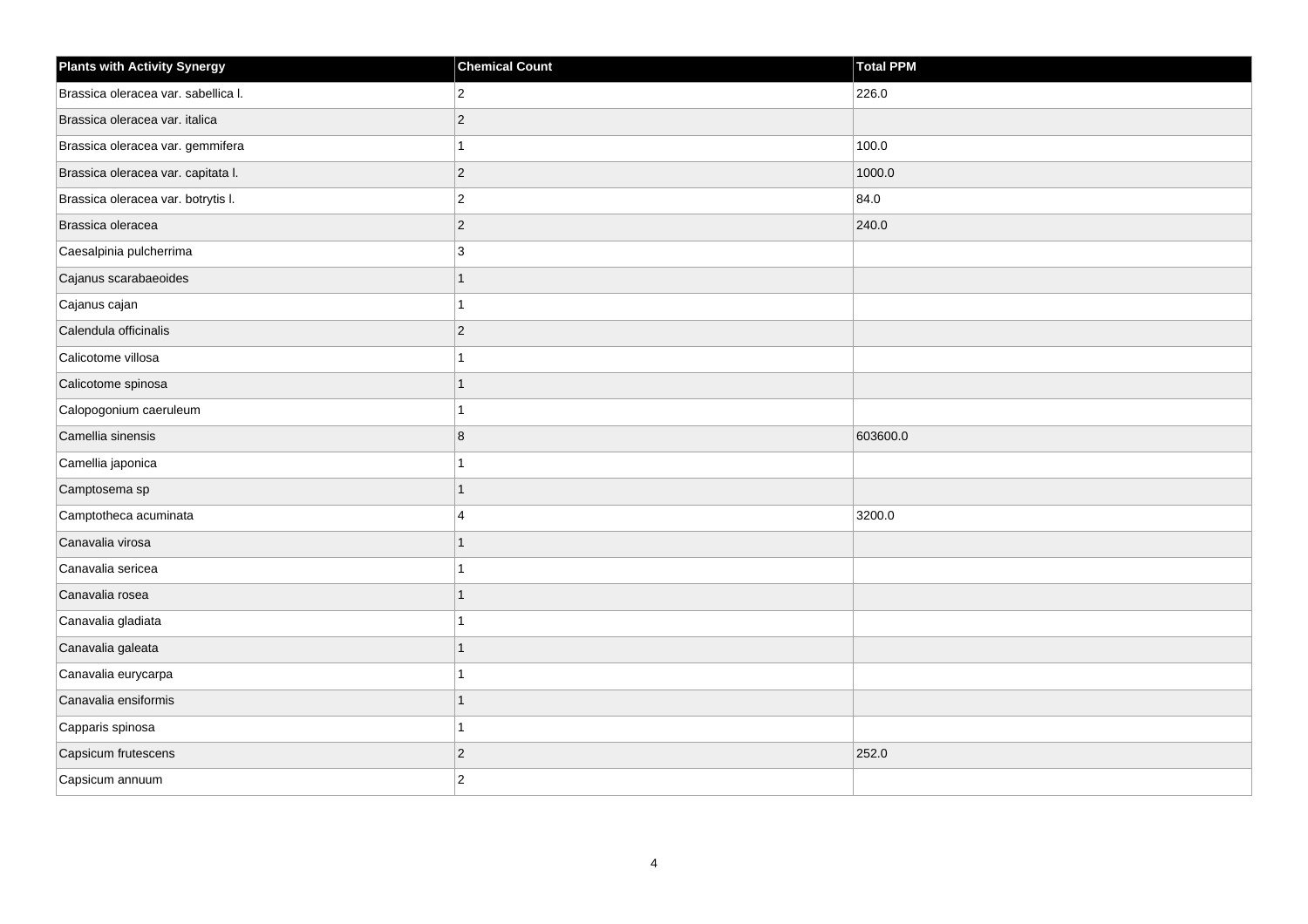| <b>Plants with Activity Synergy</b> | <b>Chemical Count</b> | <b>Total PPM</b> |
|-------------------------------------|-----------------------|------------------|
| Carum carvi                         | $\overline{2}$        |                  |
| Castanea sativa                     | 3                     |                  |
| Castanospermum australe             | 1                     |                  |
| Catharanthus roseus                 | $\overline{2}$        |                  |
| Cedrus deodora                      |                       |                  |
| Ceiba pentandra                     | $\overline{2}$        |                  |
| Centaurea cyanus                    | $\overline{4}$        |                  |
| Centaurea calcitrapa                | 3                     |                  |
| Centaurium erythraea                | 1                     |                  |
| Centella asiatica                   | $\overline{a}$        |                  |
| Centrosema schiedianum              |                       |                  |
| Centrosema sagittatum               |                       |                  |
| Centrosema plumieri                 | 1                     |                  |
| Centrosema pascuorum                |                       |                  |
| Ceratonia siliqua                   | 3                     |                  |
| Chamaecytisus supinus               |                       |                  |
| Chamaecytisus smyrnaeus             |                       |                  |
| Chamaecytisus ratisbonensis         |                       |                  |
| Chamaecytisus hirsutus              | 1                     |                  |
| Chamaecytisus eriocarpus            |                       |                  |
| Chamaecytisus albus                 |                       |                  |
| Chamaemelum nobile                  | $\overline{2}$        |                  |
| Chamaespartium tridentatum          |                       |                  |
| Chamaespartium sagittale            |                       |                  |
| Chamaesyce hypericifolia            | 1                     |                  |
| Chelidonium majus                   |                       |                  |
| Chimaphila umbellata                |                       |                  |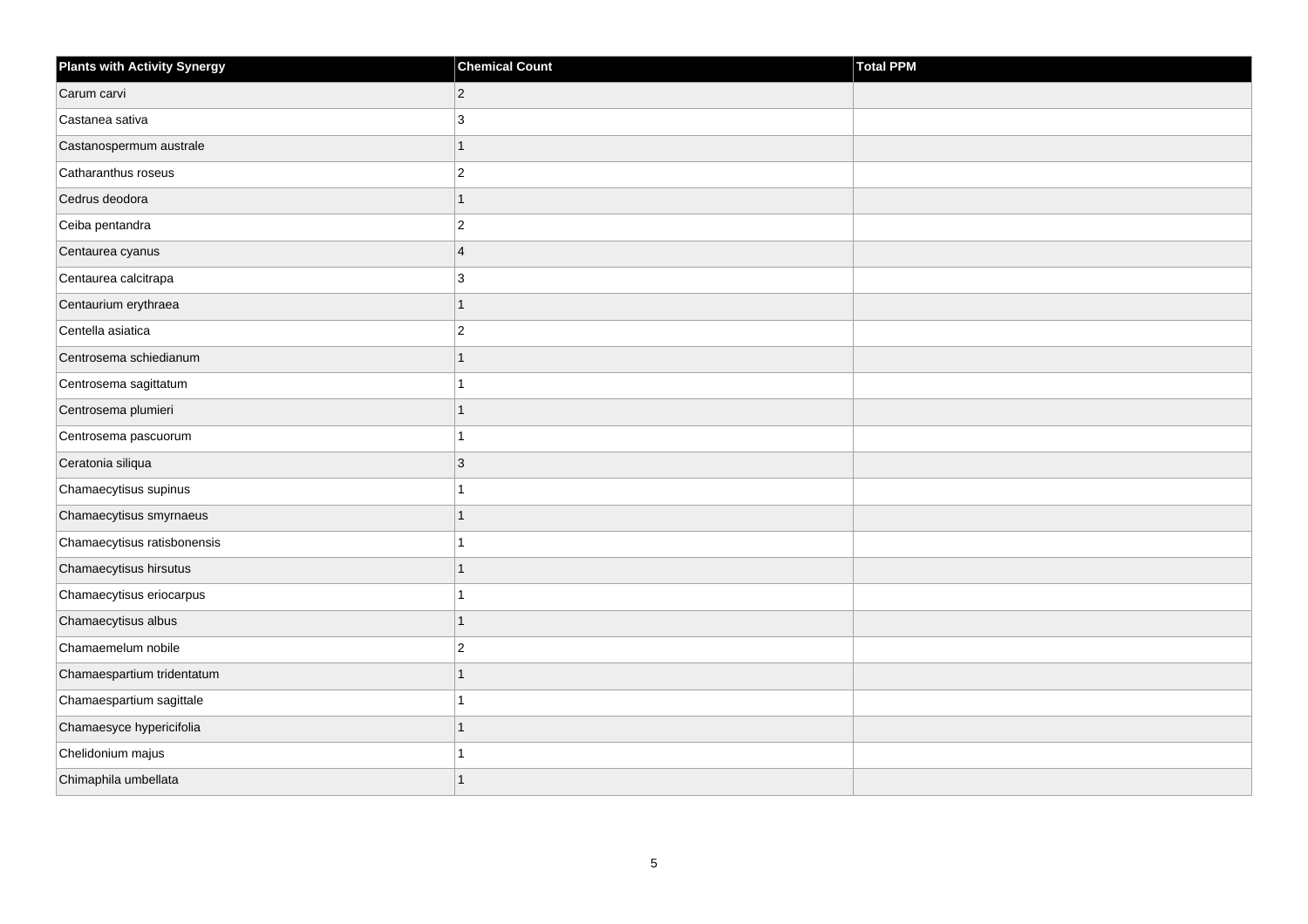| <b>Plants with Activity Synergy</b> | <b>Chemical Count</b>   | Total PPM         |
|-------------------------------------|-------------------------|-------------------|
| Chronanthus biflorus                |                         |                   |
| Chrysanthemum x morifolium          | $\overline{2}$          |                   |
| Cicer arietinum                     | 4                       |                   |
| Cichorium intybus                   | 5                       |                   |
| Cichorium endivia                   |                         |                   |
| Cimicifuga racemosa                 | $\overline{2}$          |                   |
| Cinnamomum camphora                 | $\overline{2}$          |                   |
| Citrus sinensis                     | $\overline{4}$          | 91873.20000000001 |
| Citrus paradisi                     | 4                       | 116.0             |
| Citrus limon                        | $\overline{\mathbf{4}}$ | 200.0             |
| Citrus aurantium                    |                         |                   |
| Clitoria ternatea                   |                         |                   |
| Clitoria falcata                    |                         |                   |
| Cnicus benedictus                   | 1                       |                   |
| Coffea arabica                      |                         | 128000.0          |
| Cola acuminata                      | $\overline{2}$          | 100000.0          |
| Colchicum autumnale                 |                         |                   |
| Cologana broussonetii               |                         |                   |
| Commiphora wightii                  | 1                       |                   |
| Consolida ajacis                    | $\overline{2}$          |                   |
| Conyza canadensis                   | $\overline{2}$          |                   |
| Coptis spp                          | 1                       |                   |
| Coriandrum sativum                  | $\overline{2}$          |                   |
| Coriaria thymifolia                 | $\overline{2}$          |                   |
| Coriaria myrtifolia                 | $\overline{c}$          |                   |
| Cornus officinalis                  | 1                       |                   |
| Cornus mas                          | 3                       |                   |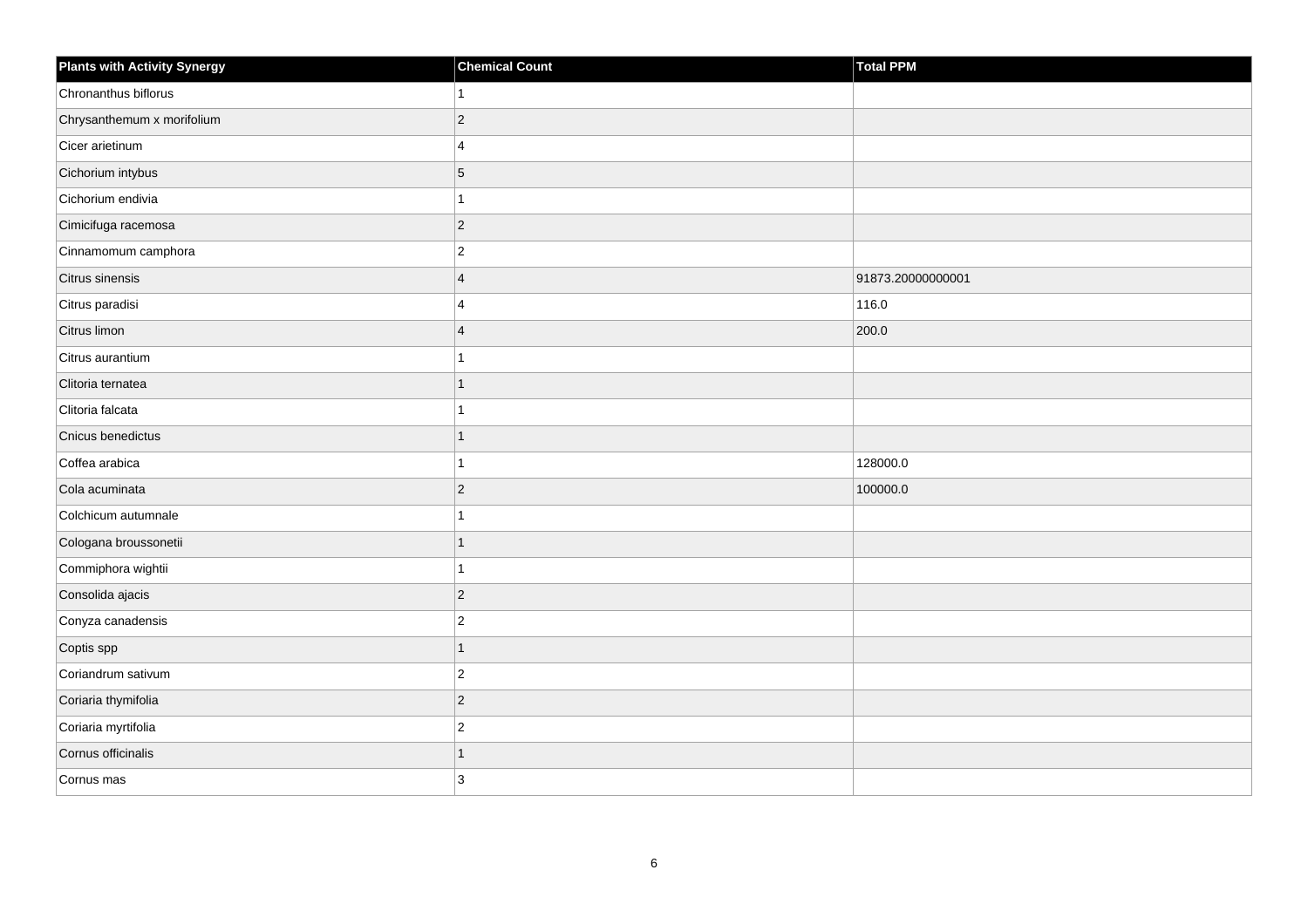| <b>Plants with Activity Synergy</b> | <b>Chemical Count</b> | Total PPM |
|-------------------------------------|-----------------------|-----------|
| Cornus florida                      | 3                     |           |
| Corylus avellana                    | 3                     |           |
| Corylus americana                   |                       |           |
| Costus speciosus                    |                       |           |
| Crataegus rhipidophylla             | 3                     |           |
| Crataegus monogyna                  | 4                     |           |
| Crataegus laevigata                 | 3                     |           |
| Crataegus cuneata                   |                       |           |
| Crocus sativus                      | 3                     |           |
| Crotalaria juncea                   |                       |           |
| Cucurbita pepo                      | $\overline{2}$        |           |
| Cuminum cyminum                     |                       |           |
| Curcuma zedoaria                    | 1                     | 2000.0    |
| Curcuma xanthorrhiza                |                       | 20000.0   |
| Curcuma longa                       | $\overline{4}$        | 94888.0   |
| Cuscuta reflexa                     | $\overline{c}$        |           |
| Cyamopsis tetragonoloba             | 3                     |           |
| Cymbopogon citratus                 | $\overline{c}$        |           |
| Cynara cardunculus                  | $\overline{4}$        |           |
| Cypripedium pubescens               |                       |           |
| Cytisus tribracteolatus             |                       |           |
| Cytisus striatus                    | 1                     |           |
| Cytisus scoparius                   | $\overline{3}$        |           |
| Cytisus multiflorus                 |                       |           |
| Cytisus ingramii                    | 1                     |           |
| Cytisus ardoini                     |                       |           |
| Daphne genkwa                       | $\overline{2}$        |           |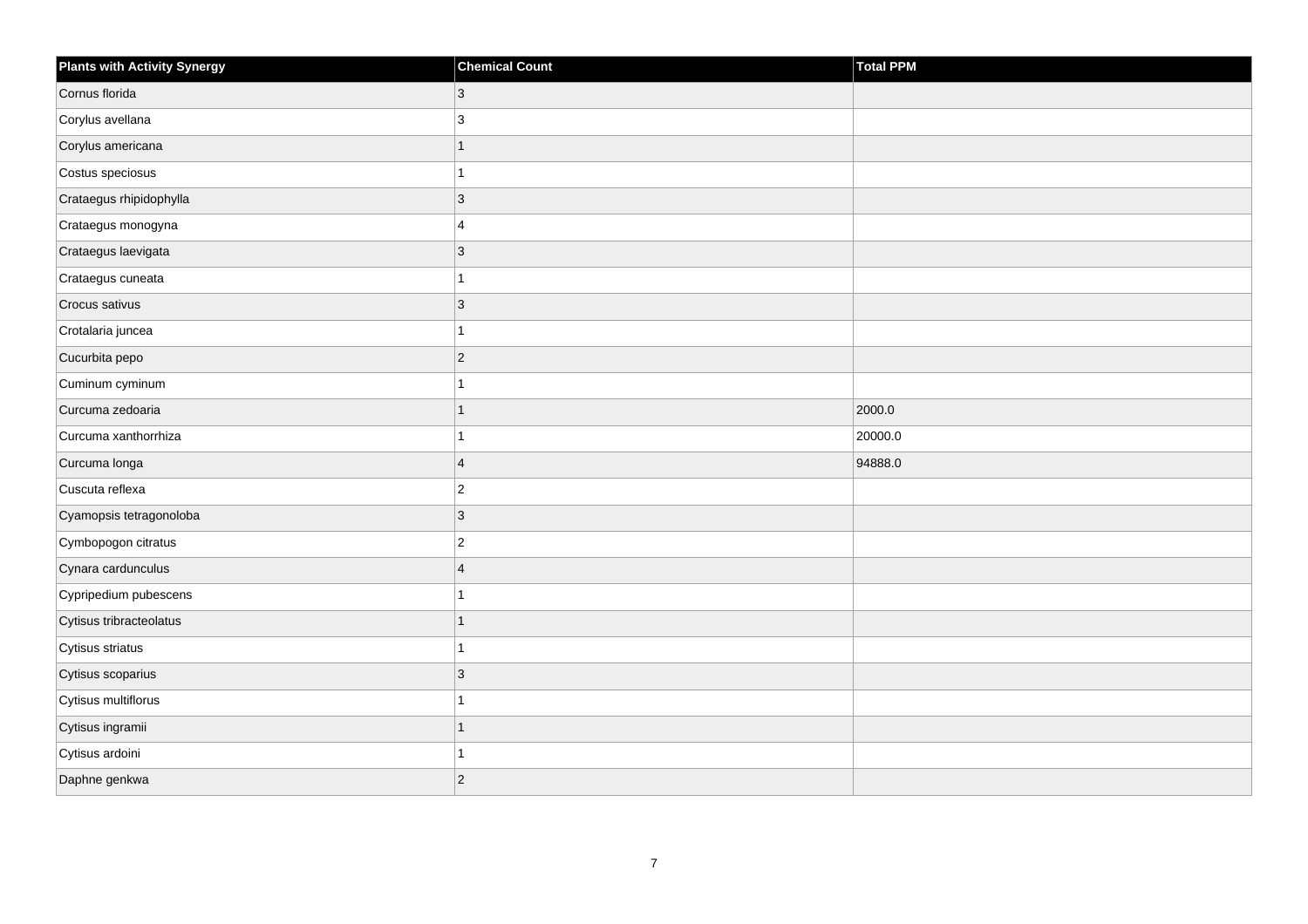| <b>Plants with Activity Synergy</b> | <b>Chemical Count</b> | Total PPM |
|-------------------------------------|-----------------------|-----------|
| Daucus carota                       | 6                     |           |
| Desmodium gangeticum                | $\overline{1}$        |           |
| Dictamnus albus                     | 1                     |           |
| Digitalis purpurea                  | $\overline{3}$        |           |
| Digitalis lanata                    | 1                     |           |
| Dioclea glycinoides                 | $\overline{1}$        |           |
| Diospyros virginiana                | 3                     |           |
| Dipogon lignosus                    | $\overline{1}$        |           |
| Dodonaea viscosa                    | $\overline{c}$        |           |
| Dolichos biflorus                   | $\overline{1}$        |           |
| Drimys winteri                      | $\overline{c}$        |           |
| Dunbaria villosa                    | $\overline{1}$        |           |
| Echinacea spp                       | 4                     |           |
| Echinacea purpurea                  | $\overline{1}$        |           |
| Echinacea angustifolia              | 4                     |           |
| Echinospartium horridum             | $\overline{1}$        |           |
| Elaeagnus angustifolia              | 3                     |           |
| Ephedra sinica                      | $\overline{3}$        |           |
| Ephedra gerardiana                  | $\overline{1}$        |           |
| Equisetum arvense                   | 6                     |           |
| Erinacea anthyllis                  | 1                     |           |
| Eriobotrya japonica                 | $\overline{c}$        |           |
| Eriodictyon californicum            | 3                     |           |
| Eriosema psoraleoides               | $\overline{1}$        |           |
| Eriosema nutans                     | 1                     |           |
| Eriosema glomeratum                 | $\overline{1}$        |           |
| Erythrina sp                        | 1                     |           |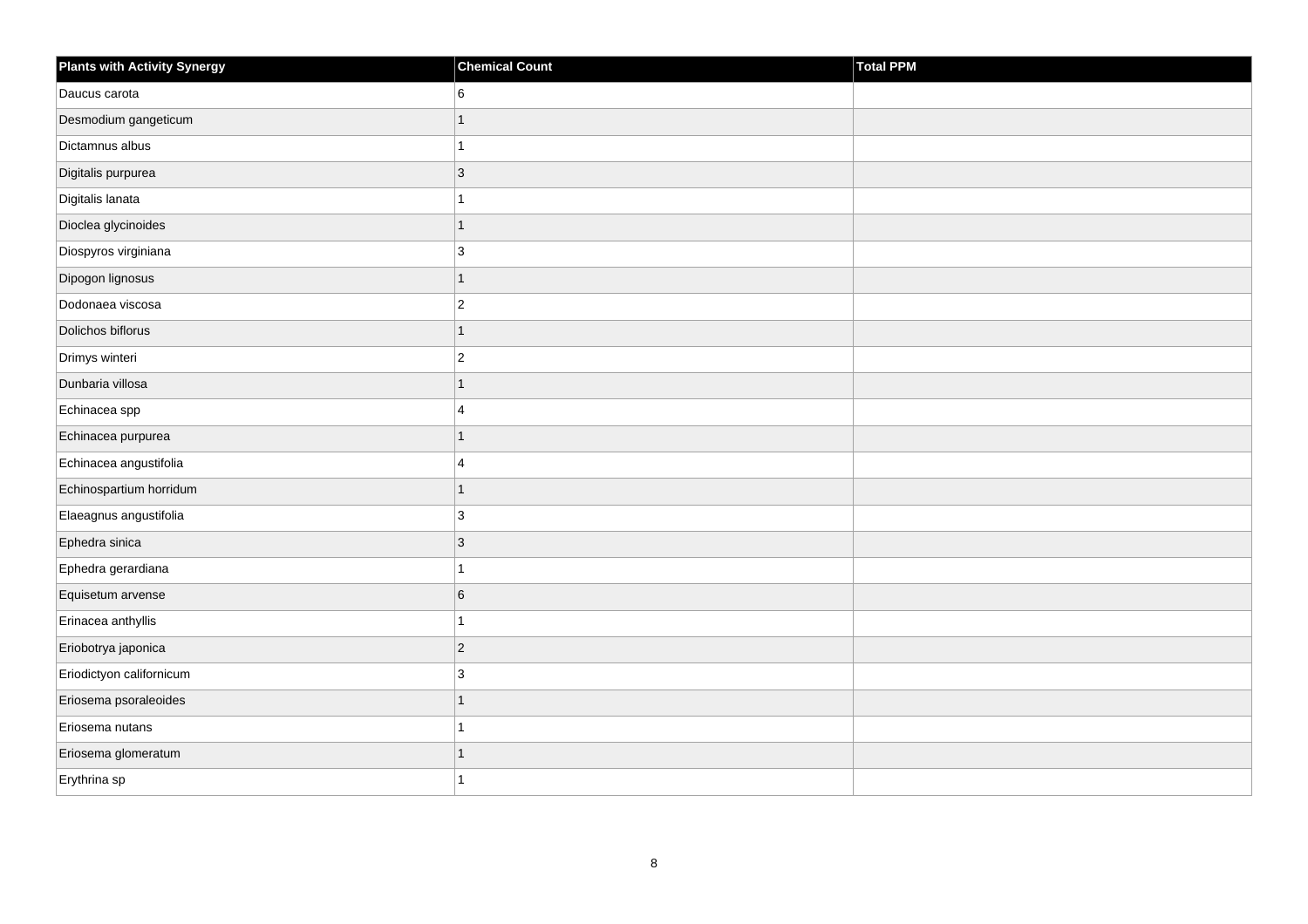| <b>Plants with Activity Synergy</b> | <b>Chemical Count</b> | Total PPM |
|-------------------------------------|-----------------------|-----------|
| Erythrina crista-galli              | 1                     |           |
| Erythroxylum coca                   |                       |           |
| Eschscholzia californica            | 1                     |           |
| Eucalyptus globulus                 | 6                     |           |
| Eucommia ulmoides                   | 1                     |           |
| Eupatorium perfoliatum              | 3                     |           |
| Euphorbia lathyris                  | $\overline{2}$        |           |
| Euphorbia hirta                     | 3                     |           |
| Euphrasia officinalis               | 5                     |           |
| Fagopyrum esculentum                |                       |           |
| Ferula assa-foetida                 | 1                     |           |
| Ficus carica                        | $\overline{c}$        |           |
| Filipendula ulmaria                 | $\overline{2}$        |           |
| Firmiana simplex                    |                       |           |
| Flemingia strobilifera              | 1                     |           |
| Foeniculum vulgare                  | $\overline{c}$        |           |
| Forsythia suspensa                  | 1                     |           |
| Fragaria spp                        | 4                     | 242.0     |
| Frangula alnus                      | $\overline{1}$        |           |
| Galactia jussiaeana                 |                       |           |
| Galega officinalis                  | $\overline{2}$        |           |
| Gaultheria procumbens               | 1                     |           |
| Genipa americana                    | 1                     |           |
| Genista tinctoria                   | $\overline{2}$        |           |
| Genista sp                          | $\overline{1}$        |           |
| Genista rumelica                    |                       |           |
| Genista patula                      |                       |           |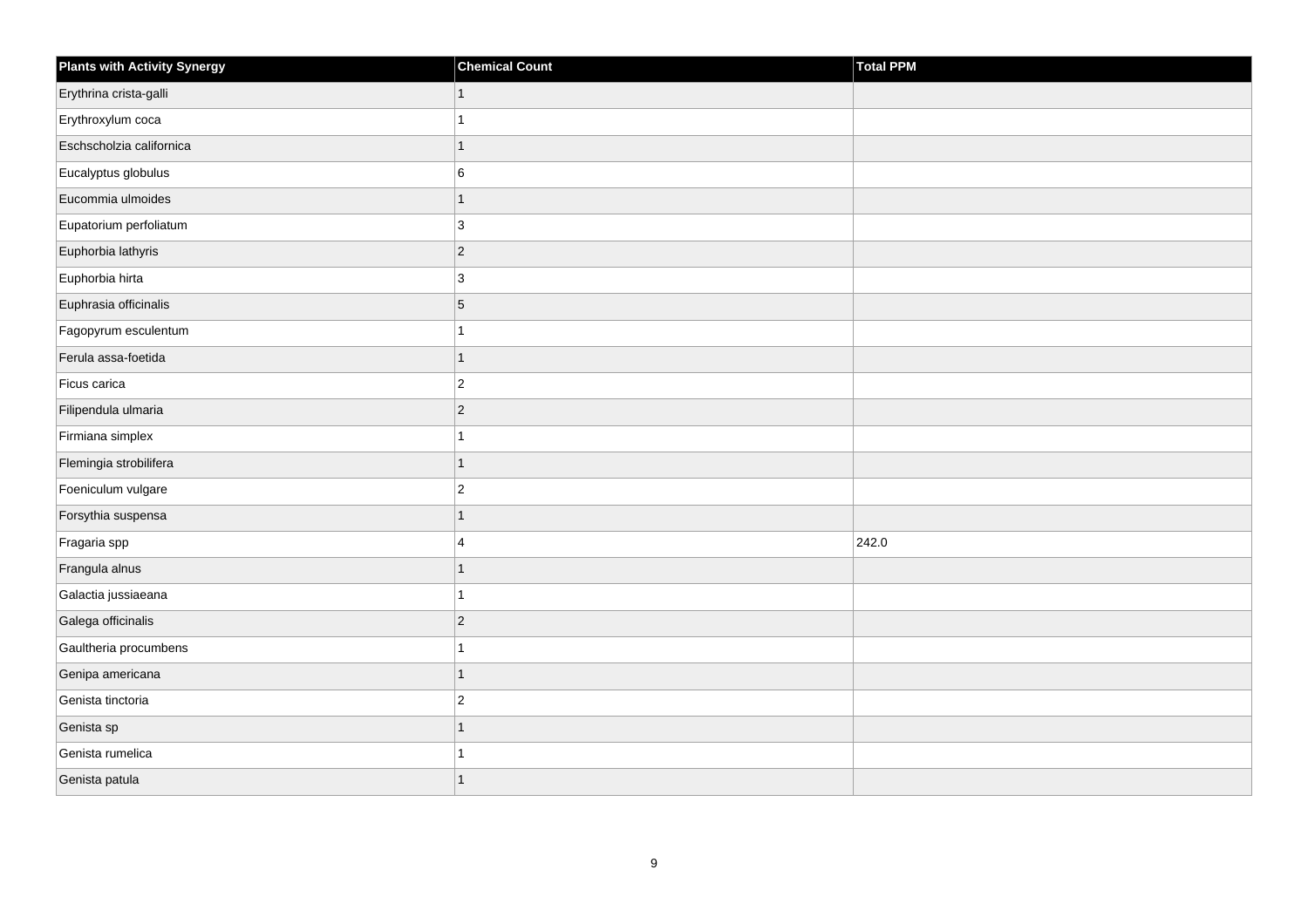| <b>Plants with Activity Synergy</b> | <b>Chemical Count</b> | Total PPM |
|-------------------------------------|-----------------------|-----------|
| Genista ovata                       | 1                     |           |
| Genista lydia                       | 1                     |           |
| Genista germanica                   | 1                     |           |
| Genista clavata                     | $\mathbf{1}$          |           |
| Gentiana lutea                      | 1                     | 3800.0    |
| Geranium thunbergii                 | $\overline{4}$        |           |
| Geranium maculatum                  | $\mathbf{1}$          |           |
| Ginkgo biloba                       | 6                     |           |
| Glaucium flavum                     | 1                     |           |
| Glechoma hederacea                  | $ 2\rangle$           |           |
| Gleditsia triacanthos               | 1                     |           |
| Glycine wightii                     | 1                     |           |
| Glycine max                         | 9                     | 537561.8  |
| Glycyrrhiza uralensis               | $ 3\rangle$           |           |
| Glycyrrhiza glabra                  | $\overline{7}$        | 1986.0    |
| Gossypium sp                        | $ 2\rangle$           |           |
| Guazuma ulmifolia                   | 1                     |           |
| Guazuma tomentosa                   | $ 2\rangle$           |           |
| Haematoxylum campechianum           | $ 2\rangle$           |           |
| Hamamelis virginiana                | $\overline{4}$        | 108800.0  |
| Hardenbergia violacea               | 1                     |           |
| Harpagophytum procumbens            | 4                     |           |
| Helianthemum glomeratum             |                       |           |
| Helianthus annuus                   | 1                     | 2440.0    |
| Hibiscus rosa-sinensis              | $\mathbf{1}$          |           |
| Hippophae rhamnoides                | $ 2\rangle$           |           |
| Holarrhena pubescens                | $ 2\rangle$           |           |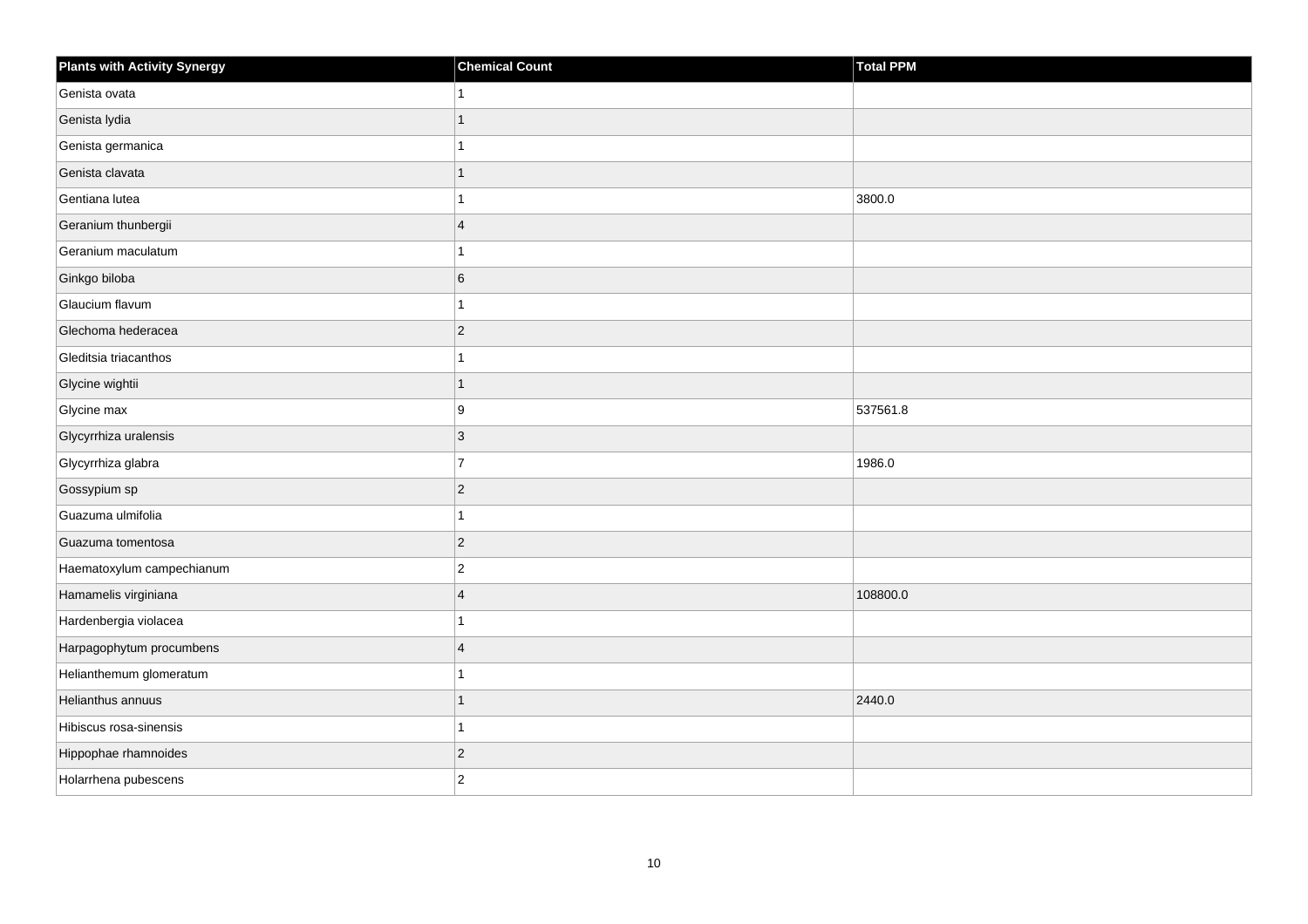| Plants with Activity Synergy | <b>Chemical Count</b> | Total PPM |
|------------------------------|-----------------------|-----------|
| Houttuynia cordata           | $\mathbf{1}$          |           |
| Humulus lupulus              | 3                     |           |
| Hura crepitans               | $\mathbf{1}$          |           |
| Hydnocarpus wightiana        | $ 2\rangle$           |           |
| Hydrangea arborescens        | $ 2\rangle$           |           |
| Hypericum perforatum         | $\overline{5}$        |           |
| Ilex paraguariensis          | 1                     | 80000.0   |
| Inula helenium               | 1                     |           |
| Ipomoea batatas              | $\overline{1}$        |           |
| Isatis tinctoria             | $ 2\rangle$           |           |
| Jatropha gossypifolia        | $\mathbf{1}$          |           |
| Juglans regia                | 3                     |           |
| Juglans nigra                | $ 3\rangle$           |           |
| Juncus effusus               | $\mathbf{1}$          |           |
| Juniperus sabina             | $\mathbf{1}$          |           |
| Juniperus communis           | 3                     |           |
| Kalanchoe spathulata         | $ 2\rangle$           |           |
| Kalanchoe pinnata            | $ 2\rangle$           |           |
| Kennedia rubicunda           | $\overline{1}$        |           |
| Kennedia procurrens          | 1                     |           |
| Kennedia nigricans           | 1                     |           |
| Kennedia coccinea            | $\mathbf{1}$          |           |
| Laburnum anagyroides         | $\mathbf{1}$          |           |
| Laburnum alpinum             | 1                     |           |
| Lactuca sativa               | 3                     |           |
| Lagerstroemia indica         | 1                     |           |
| Laurus nobilis               | $ 2\rangle$           |           |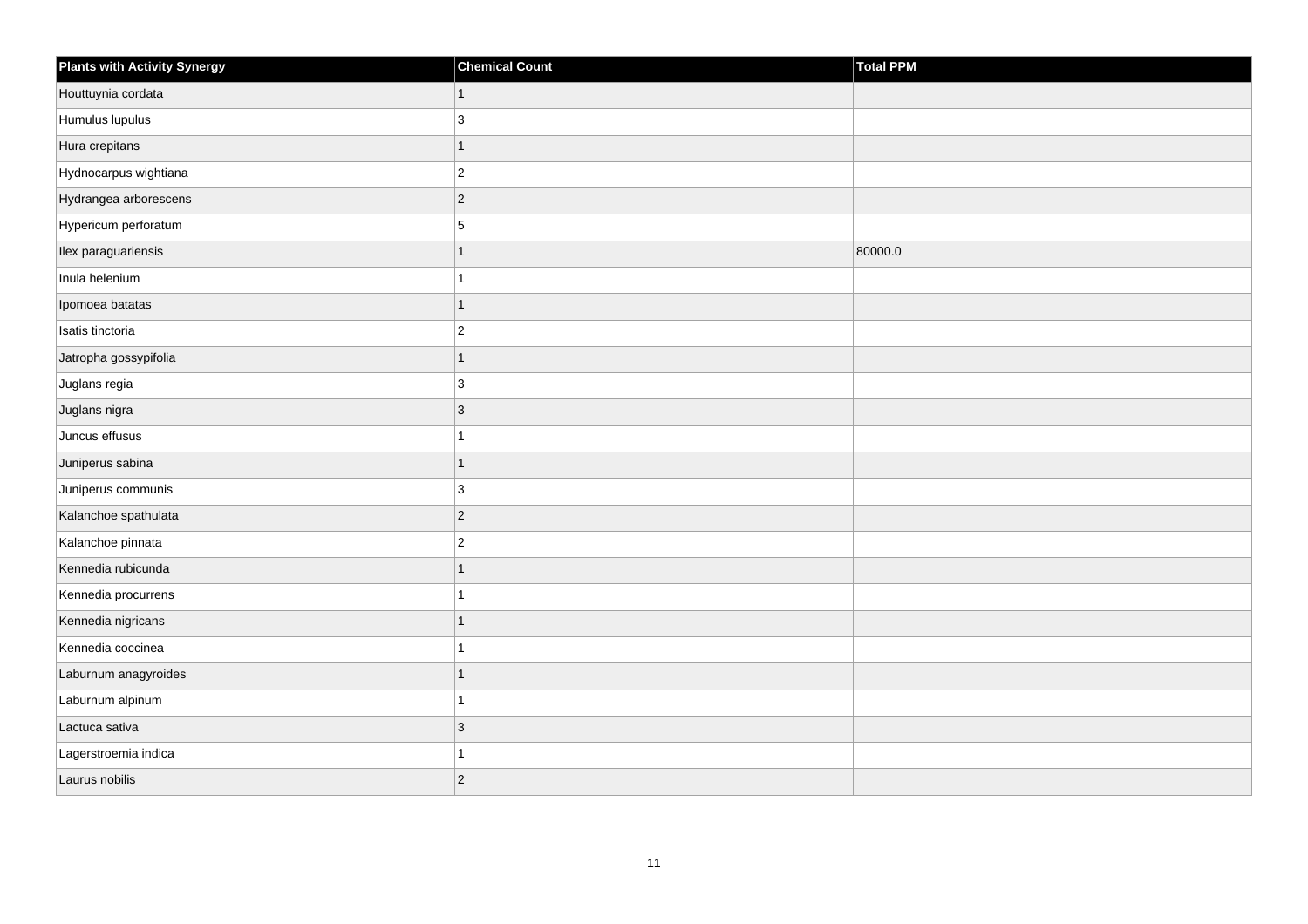| <b>Plants with Activity Synergy</b> | <b>Chemical Count</b> | Total PPM |
|-------------------------------------|-----------------------|-----------|
| Lavandula angustifolia              | 1                     |           |
| Lawsonia inermis                    | $ 2\rangle$           |           |
| Ledum palustre                      | $\mathbf{1}$          |           |
| Lembotropis emerifolia              | $\overline{1}$        |           |
| Lens culinaris                      | $ 2\rangle$           |           |
| Leonurus cardiaca                   | 1                     |           |
| Lespedeza cyrtobotrya               | $\mathbf{1}$          |           |
| Ligustrum lucidum                   | $\mathbf{1}$          |           |
| Ligustrum japonicum                 | $\overline{2}$        |           |
| Linum usitatissimum                 | $ 2\rangle$           |           |
| Lippia graveolens                   | $\mathbf{1}$          | 310.0     |
| Lippia dulcis                       | $\mathbf{1}$          |           |
| Lonicera japonica                   | $\mathbf{1}$          |           |
| Ludwigia perennis                   | $\mathbf{1}$          |           |
| Ludwigia adscendens                 | 1                     |           |
| Lupinus perennis                    | $\mathbf{1}$          |           |
| Lupinus luteus                      | 1                     |           |
| Lupinus albus                       | 1                     |           |
| Lycium chinense                     | $ 2\rangle$           |           |
| Lycopersicon esculentum             | 3                     |           |
| Lycopodium clavatum                 | $ 2\rangle$           |           |
| Lycopus virginicus                  | $\mathbf{1}$          |           |
| Lygos raetum                        | 1                     |           |
| Lygos monosperma                    | $\mathbf{1}$          |           |
| Maackia amurensis                   | $\mathbf{1}$          |           |
| Maclura pomifera                    | $\,$ 5 $\,$           |           |
| Macroptylium martii                 | 1                     |           |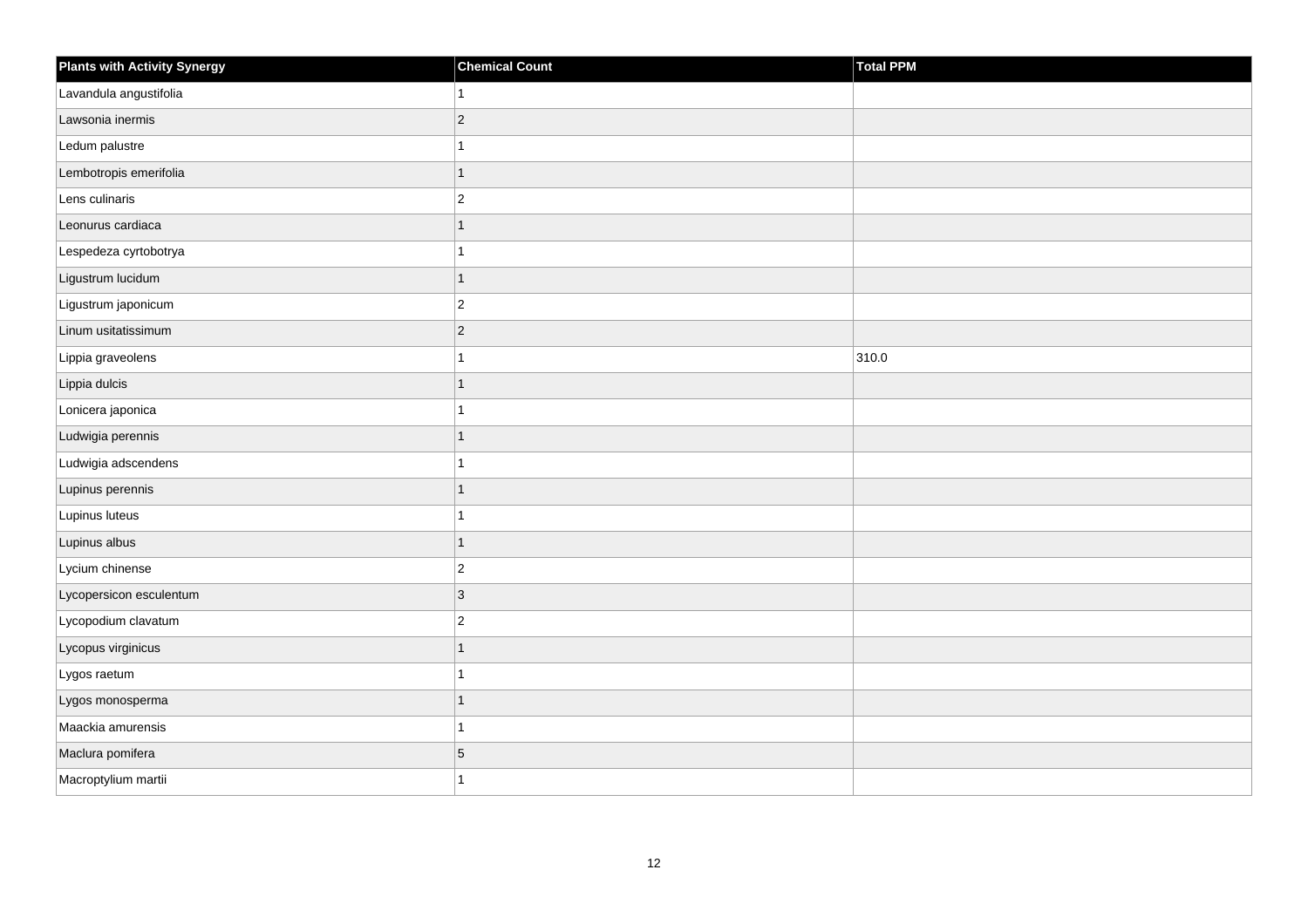| <b>Plants with Activity Synergy</b> | <b>Chemical Count</b>   | Total PPM |
|-------------------------------------|-------------------------|-----------|
| Macroptylium lathyroides            | $\mathbf{1}$            |           |
| Macroptylium bracteatum             |                         |           |
| Macroptylium atropurpureum          | $\overline{1}$          |           |
| Macrotyloma uniflora                | $\overline{1}$          |           |
| Macrotyloma axillare                | $\mathbf{1}$            |           |
| Magnolia officinalis                | $\overline{c}$          |           |
| Magnolia kobus                      | $\overline{c}$          |           |
| Magnolia denudata                   | $\overline{\mathbf{c}}$ |           |
| Malus domestica                     | 6                       | 1052.0    |
| Mangifera indica                    | 3                       | 180000.0  |
| Maranta arundinacea                 | $\overline{1}$          |           |
| Marrubium vulgare                   | 4                       |           |
| Matricaria recutita                 | $\overline{4}$          |           |
| Medicago sativa                     | 8                       |           |
| Melaleuca leucadendra               | $\overline{c}$          |           |
| Melia azedarach                     | $\overline{c}$          |           |
| Melilotus officinalis               | $\overline{4}$          |           |
| Mentha x rotundifolia               | $\overline{2}$          |           |
| Mentha x piperita                   | $\overline{1}$          |           |
| Mentha spicata                      | $\overline{\mathbf{c}}$ |           |
| Mentha arvensis var. piperascens    | $\overline{1}$          |           |
| Mentha aquatica                     | $\overline{c}$          |           |
| Menyanthes trifoliata               | $\overline{c}$          |           |
| Moghania macrophylla                | 1                       |           |
| Monarda didyma                      | $\overline{1}$          |           |
| Morinda citrifolia                  | 1                       |           |
| Moringa oleifera                    | $\overline{2}$          |           |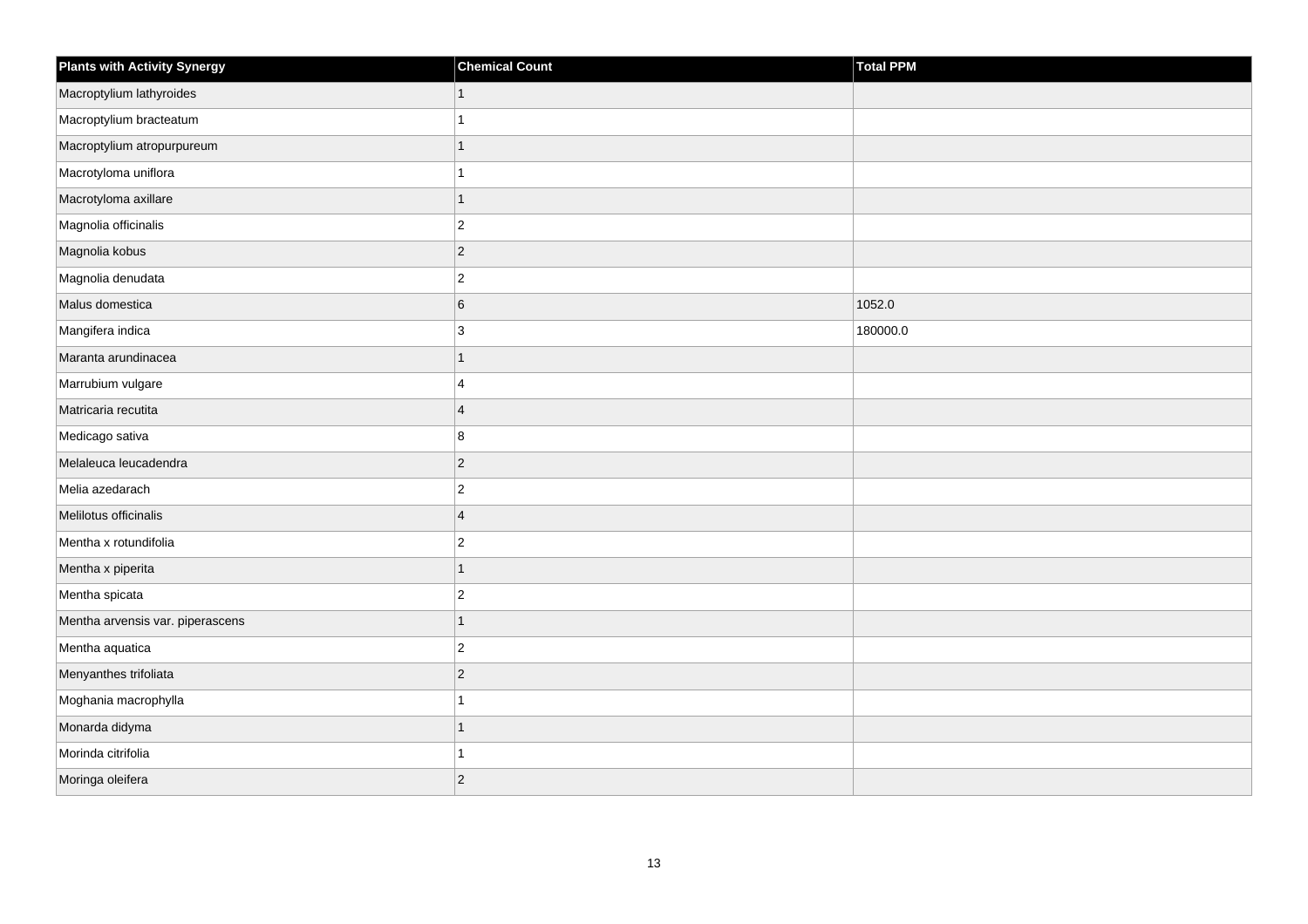| <b>Plants with Activity Synergy</b> | <b>Chemical Count</b> | <b>Total PPM</b> |
|-------------------------------------|-----------------------|------------------|
| Morus alba                          | 3                     | 8800.0           |
| Mucuna pruriens                     | $\overline{2}$        |                  |
| Mucuna deeringiana                  | 1                     |                  |
| Musa x paradisiaca                  | $\overline{2}$        |                  |
| Myrica cerifera                     | $\overline{c}$        |                  |
| Myristica fragrans                  | $\overline{c}$        |                  |
| Myrtus communis                     | $\overline{2}$        |                  |
| Nelumbo nucifera                    | 3                     |                  |
| Neonotonia wightii                  |                       |                  |
| Nerium oleander                     | 1                     |                  |
| Nicotiana tabacum                   | $\overline{2}$        |                  |
| Ocimum tenuiflorum                  | $\overline{2}$        |                  |
| Ocimum basilicum                    | 4                     |                  |
| Oenanthe aquatica                   | $\overline{1}$        |                  |
| Oenothera biennis                   | 3                     | 828000.0         |
| Olea europaea                       | 5                     |                  |
| Ononis spinosa                      | 8                     |                  |
| Opuntia ficus-indica                | $\overline{2}$        |                  |
| Origanum vulgare                    | $\overline{7}$        |                  |
| Paeonia suffruticosa                | $\overline{c}$        |                  |
| Paeonia officinalis                 |                       |                  |
| Paeonia moutan                      | $\overline{2}$        |                  |
| Paeonia lactiflora                  | 3                     |                  |
| Panax quinquefolius                 | 1                     |                  |
| Panax notoginseng                   | 1                     |                  |
| Panax ginseng                       | 3                     |                  |
| Passiflora incarnata                | $\overline{4}$        |                  |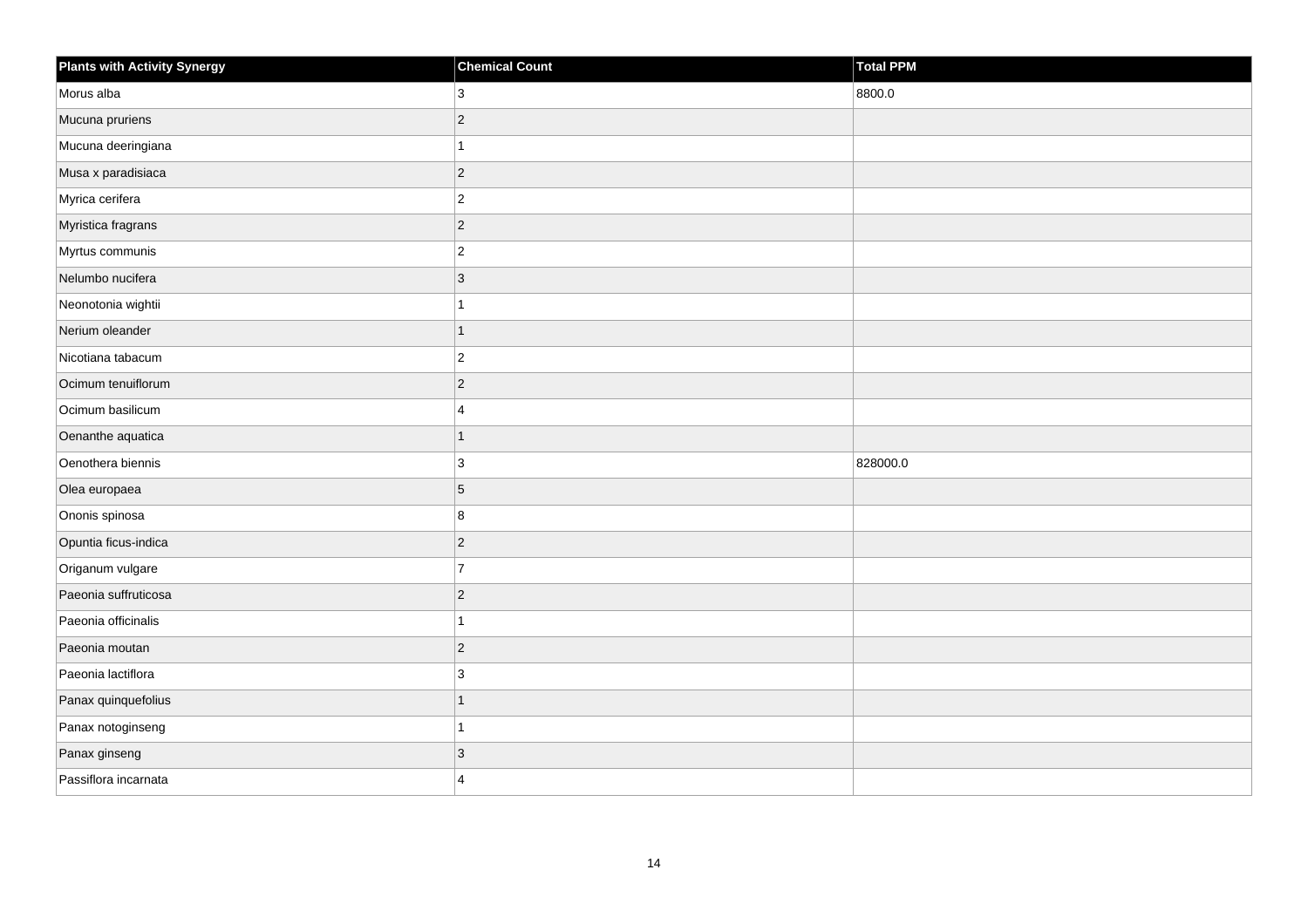| <b>Plants with Activity Synergy</b> | <b>Chemical Count</b> | Total PPM |
|-------------------------------------|-----------------------|-----------|
| Passiflora edulis                   | 1                     |           |
| Pastinaca sativa                    | $\overline{2}$        |           |
| Paullinia yoko                      |                       | 109200.0  |
| Paullinia cupana                    |                       | 304000.0  |
| Peganum harmala                     | 1                     |           |
| Pericopsis laxiflora                |                       |           |
| Perilla frutescens                  | $\overline{3}$        |           |
| Persea americana                    |                       |           |
| Petasites japonicus                 | 1                     |           |
| Petasites hybridus                  |                       |           |
| Petroselinum crispum                | $\overline{4}$        |           |
| Phaseolus vulgaris                  | 5                     |           |
| Phaseolus spp                       | 1                     |           |
| Phaseolus lunatus                   | $\overline{2}$        |           |
| Phaseolus coccineus                 | $\vert$ 2             |           |
| Phoenix dactylifera                 | $\overline{c}$        |           |
| Phyllanthus niruri                  | 1                     |           |
| Phyllanthus emblica                 | 5                     | 100000.0  |
| Phyllanthus amarus                  | $\overline{2}$        |           |
| Physalis peruviana                  |                       |           |
| Physalis alkekingi                  | 1                     |           |
| Pimpinella anisum                   | $\mathbf{3}$          |           |
| Pinus sylvestris                    | 1                     |           |
| Pinus strobus                       |                       |           |
| Pinus mugo                          | $\vert$ 2             |           |
| Piper nigrum                        | $\overline{c}$        |           |
| Piptanthus nepalensis               |                       |           |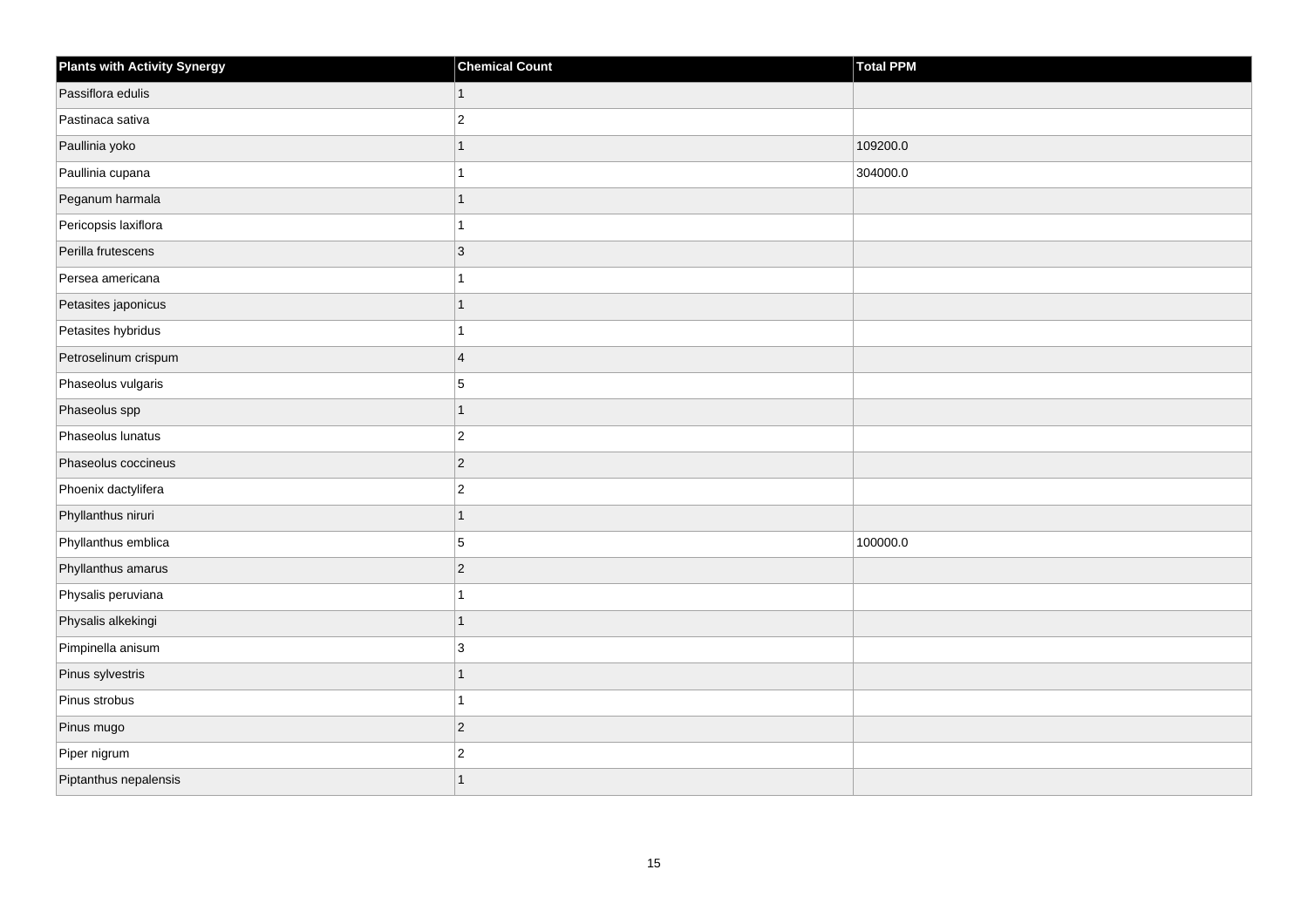| <b>Plants with Activity Synergy</b> | <b>Chemical Count</b> | Total PPM |
|-------------------------------------|-----------------------|-----------|
| Piptanthus nanus                    |                       |           |
| Pistacia lentiscus                  | 3                     |           |
| Pisum sativum                       | 3                     | 1000.0    |
| Plantago ovata                      | $\overline{1}$        |           |
| Plantago major                      | $\overline{2}$        |           |
| Plumeria acutifolia                 | $\overline{2}$        |           |
| Podocarpus spicatus                 |                       |           |
| Podophyllum pleianthum              | $\overline{2}$        |           |
| Podophyllum peltatum                | $\mathbf{3}$          | 200000.0  |
| Podophyllum hexandrum               | $\overline{2}$        |           |
| Pogostemon cablin                   |                       |           |
| Polygonum multiflorum               | 1                     |           |
| Polygonum hydropiperoides           | $\mathbf{3}$          |           |
| Polygonum hydropiper                | 3                     |           |
| Polygonum aviculare                 | $\overline{c}$        |           |
| Populus tacamahacca                 | $\overline{4}$        |           |
| Populus nigra                       | $\overline{c}$        |           |
| Prosopis juliflora                  | $\vert$ 2             |           |
| Prunella vulgaris                   | 3                     |           |
| Prunus verecunda                    | 1                     |           |
| Prunus spp                          |                       |           |
| Prunus spinosa                      | $\overline{c}$        |           |
| Prunus serotina                     | 3                     |           |
| Prunus persica                      | 3                     |           |
| Prunus nipponica                    | 1                     |           |
| Prunus maximowiczii                 | 1                     |           |
| Prunus mahaleb                      |                       |           |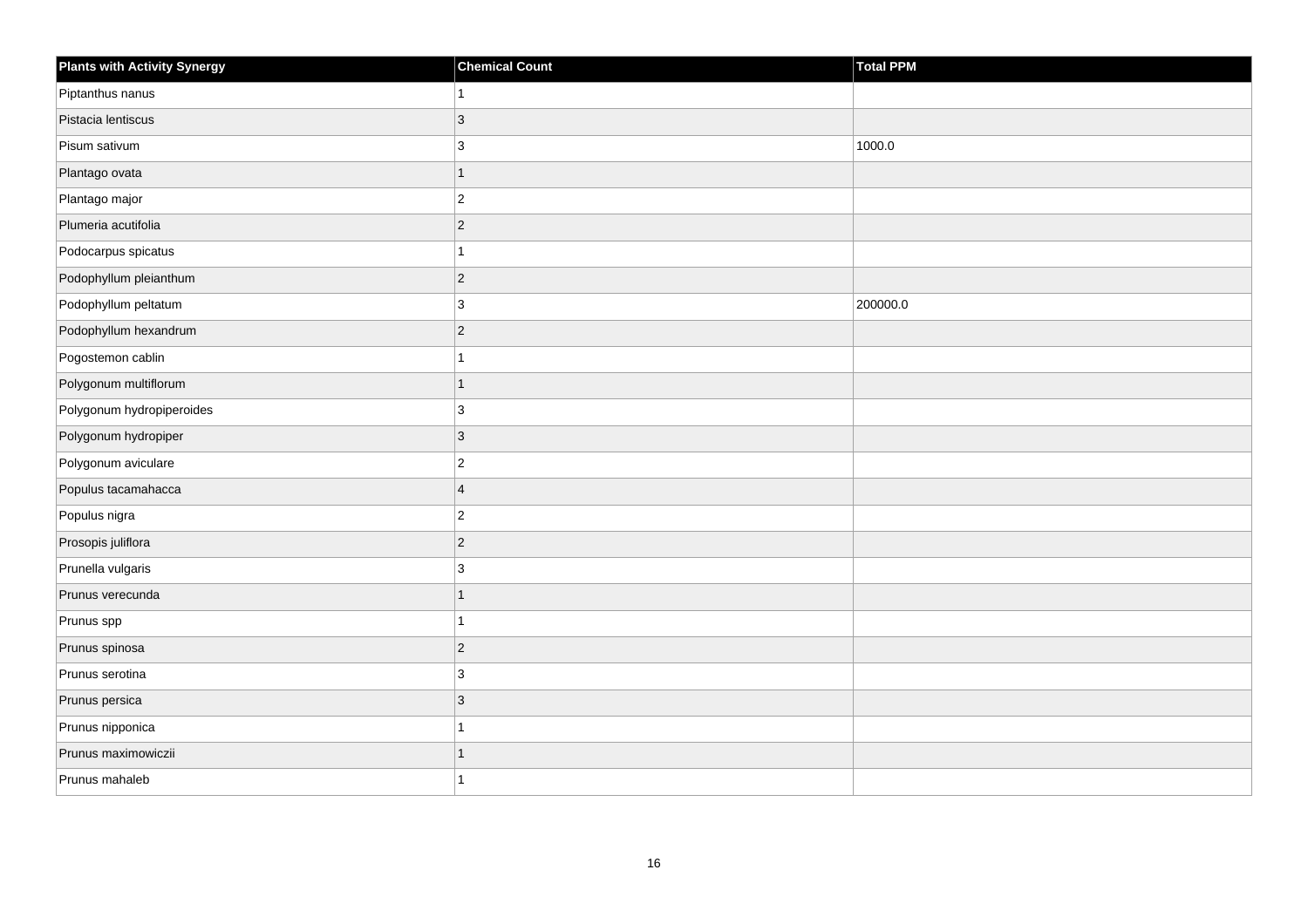| <b>Plants with Activity Synergy</b> | <b>Chemical Count</b> | Total PPM |
|-------------------------------------|-----------------------|-----------|
| Prunus laurocerasus                 | $\overline{c}$        |           |
| Prunus dulcis                       | $\overline{2}$        |           |
| Prunus domestica                    | $\mathbf{3}$          |           |
| Prunus cerasus                      | 8                     |           |
| Prunus avium                        | 1                     |           |
| Prunus armeniaca                    | $\overline{c}$        |           |
| Prunus aequinoctialis               | $\overline{1}$        |           |
| Pseudeminia comosa                  | 1                     |           |
| Pseudoeriosema borianii             | 1                     |           |
| Pseudovigna argentea                |                       |           |
| Psidium guajava                     | $\overline{4}$        |           |
| Psidium cattleianum                 | $\overline{c}$        |           |
| Psoralea corylifolia                | $\overline{c}$        |           |
| Pteridium aquilinum                 | 1                     |           |
| Pterocarpus santalinus              | $\overline{1}$        |           |
| Pterocarpus marsupium               | $\overline{2}$        |           |
| Pterocarpus angolensis              | $\overline{1}$        |           |
| Pueraria pseudohirsuta              | 3                     |           |
| Pueraria phaseoloides               | $\overline{1}$        |           |
| Pueraria montana                    | 6                     |           |
| Punica granatum                     | 9                     | 80000.0   |
| Pyrus communis                      | $\overline{ }$        | 112.0     |
| Quassia amara                       | $\overline{1}$        |           |
| Quercus velutina                    | 1                     |           |
| Quercus rubra                       | $\overline{1}$        |           |
| Quercus robur                       | $\overline{c}$        |           |
| Quercus infectoria                  | $\overline{c}$        | 80000.0   |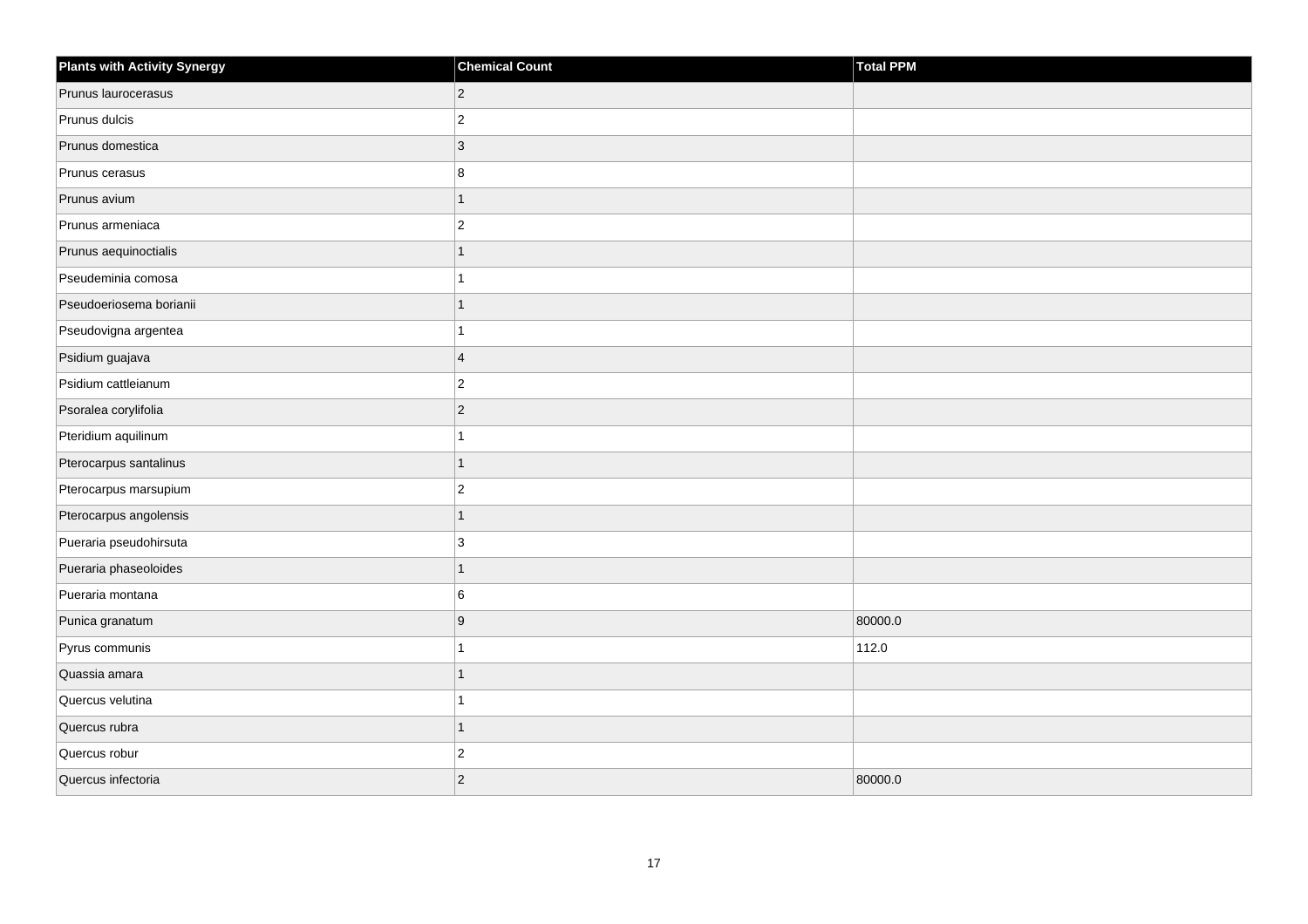| <b>Plants with Activity Synergy</b> | <b>Chemical Count</b>   | Total PPM |
|-------------------------------------|-------------------------|-----------|
| Quercus alba                        | $\overline{2}$          |           |
| Rheum rhabarbarum                   | 1                       | 106.0     |
| Rheum palmatum                      |                         |           |
| Rheum officinale                    | 1                       |           |
| Rhododendron ponticum               |                         |           |
| Rhododendron dauricum               | 3                       |           |
| Rhus toxicodendron                  | $\overline{\mathbf{A}}$ |           |
| Rhus glabra                         | 1                       |           |
| Rhus coriaria                       | 3                       |           |
| Rhynchosia volubilis                | 1                       |           |
| Rhynchosia pyramidalis              |                         |           |
| Rhynchosia phaseoloides             | 1                       |           |
| Rhynchosia minima                   | $\overline{c}$          |           |
| Rhynchosia hirsuta                  | 1                       |           |
| Rhynchosia densiflora               |                         |           |
| Rhynchosia cabibaea                 | 1                       |           |
| Rhynchosia acuminatifolia           |                         |           |
| Ribes nigrum                        | $\overline{3}$          |           |
| Ricinus communis                    | 4                       |           |
| Robinia pseudoacacia                | 3                       |           |
| Rosa spp                            |                         |           |
| Rosa multiflora                     | 1                       |           |
| Rosa gallica                        |                         |           |
| Rosa damascena                      | $\overline{2}$          |           |
| Rosa centifolia                     | 1                       |           |
| Rosa canina                         | 1                       |           |
| Rosmarinus officinalis              | $\overline{2}$          |           |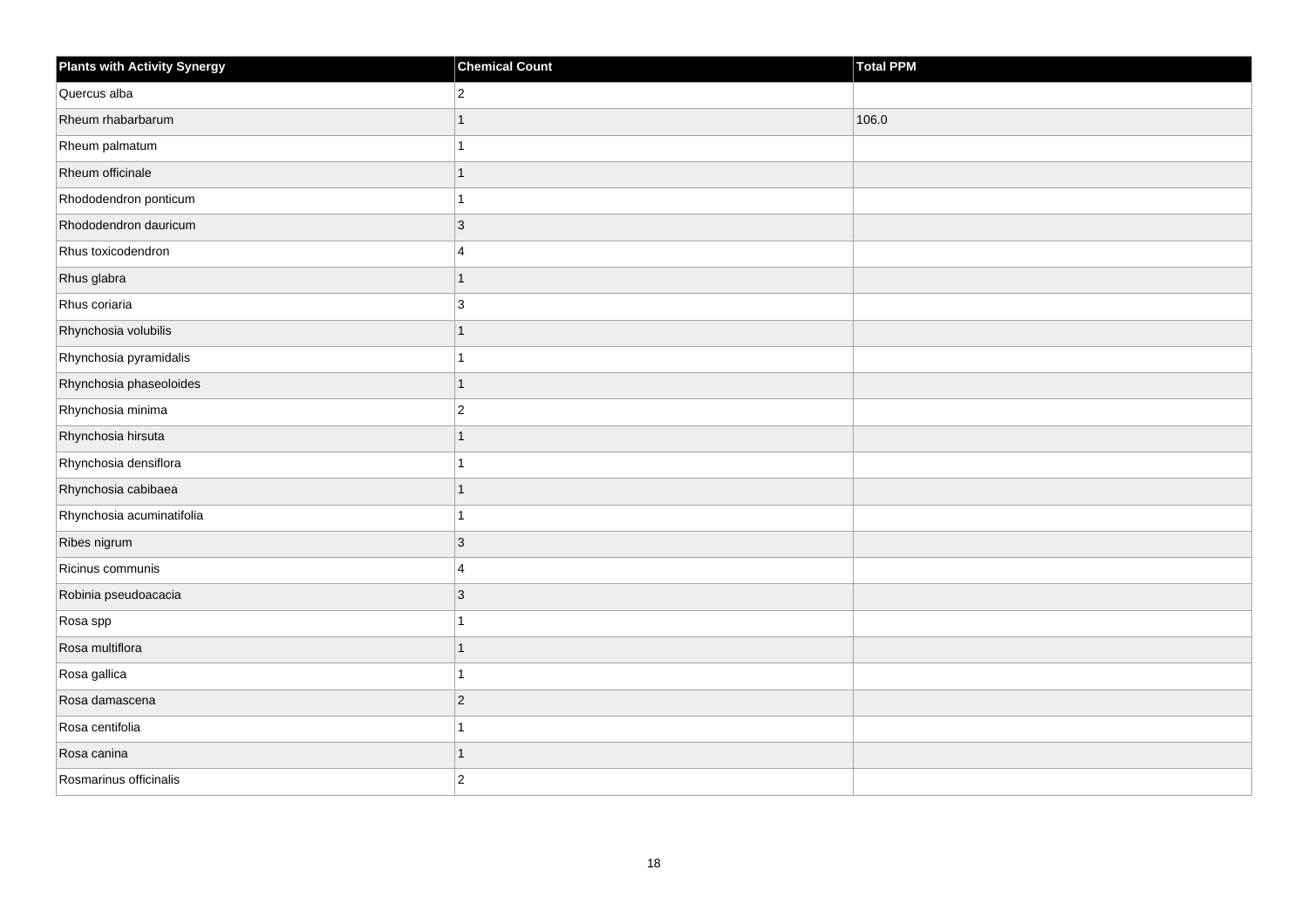| Plants with Activity Synergy | <b>Chemical Count</b> | Total PPM |
|------------------------------|-----------------------|-----------|
| Rubus sp.                    | $\mathbf{1}$          |           |
| Rubus phoenicolasius         | $ 2\rangle$           |           |
| Rubus idaeus                 | $\overline{5}$        |           |
| Rumex crispus                | 1                     |           |
| Rumex acetosa                | $\mathbf{1}$          |           |
| Ruta graveolens              | 1                     |           |
| Salix sp.                    | $\mathbf{1}$          |           |
| Salix alba                   | $ 2\rangle$           |           |
| Salvia officinalis           | $ 3\rangle$           |           |
| Sambucus nigra               | $\vert$ <sub>2</sub>  |           |
| Sambucus canadensis          | $\mathbf{1}$          |           |
| Sanguinaria canadensis       | $\mathbf{1}$          |           |
| Sanguisorba officinalis      | $ 3\rangle$           |           |
| Sanguisorba minor            | 3                     |           |
| Santolina chamaecyparissus   | 1                     |           |
| Satureja montana             | $ 2\rangle$           |           |
| Schinus terebinthifolius     | 3                     |           |
| Schinus molle                | 5                     |           |
| Scutellaria lateriflora      | $ 2\rangle$           |           |
| Scutellaria galericulata     | 3                     |           |
| Scutellaria baicalensis      | $ 2\rangle$           |           |
| Senna occidentalis           | $\mathbf{1}$          |           |
| Serenoa repens               | $ 2\rangle$           |           |
| Silybum marianum             | 5                     |           |
| Solanum tuberosum            | $\overline{5}$        |           |
| Solidago virgaurea           | 1                     |           |
| Solidago gigantea            | $\overline{2}$        |           |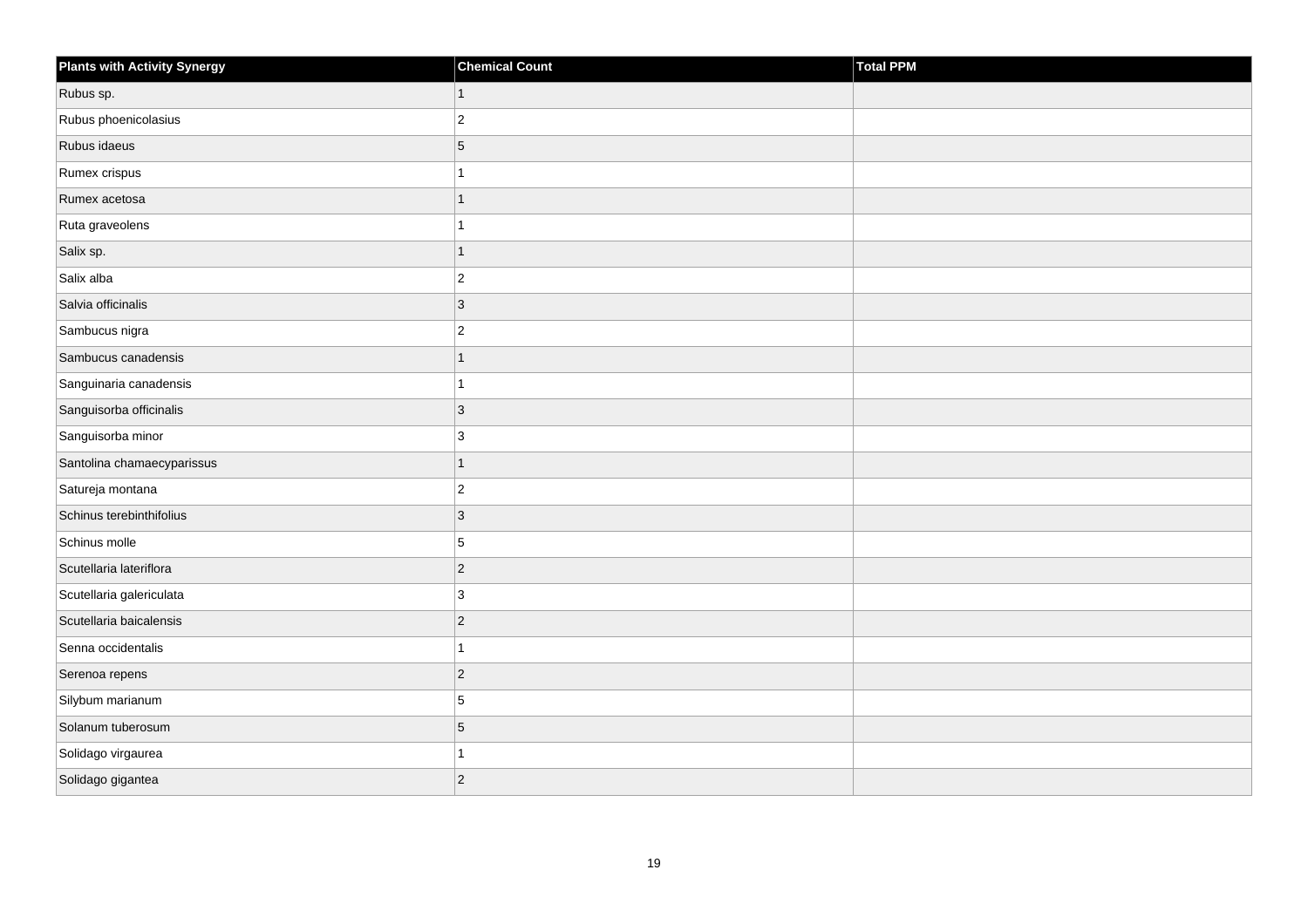| <b>Plants with Activity Synergy</b> | <b>Chemical Count</b> | Total PPM |
|-------------------------------------|-----------------------|-----------|
| Sophora subprostrata                | $\overline{2}$        |           |
| Sophora japonica                    | $\overline{4}$        |           |
| Sophora flavescens                  |                       |           |
| Sophora angustifolia                | 1                     |           |
| Sorbus aucubaria                    | $\overline{c}$        |           |
| Spartium junceum                    | 3                     |           |
| Spinacia oleracea                   | $\overline{2}$        | 76.0      |
| Stachys officinalis                 | 1                     |           |
| Stauracanthus genistoides           |                       |           |
| Stauracanthus boivinii              | $\overline{1}$        |           |
| Stellaria media                     | 3                     |           |
| Stizolobium deeringianum            | 1                     |           |
| Strongylodon macrobotrys            | 1                     |           |
| Syzygium cumini                     | 1                     |           |
| Syzygium aromaticum                 | 6                     |           |
| Tabebuia impetiginosa               | $\overline{2}$        |           |
| Tagetes patula                      | $\overline{2}$        |           |
| Tagetes minuta                      | 1                     |           |
| Tagetes lucida                      | 1                     |           |
| Tagetes erecta                      | 1                     |           |
| Tanacetum vulgare                   | $\overline{c}$        |           |
| Taraxacum officinale                | $\overline{2}$        |           |
| Taxus baccata                       |                       |           |
| Teline sp                           |                       |           |
| Terminalia pallida                  | 1                     |           |
| Terminalia ivorensis                | 1                     |           |
| Terminalia chebula                  | 5                     | 17000.0   |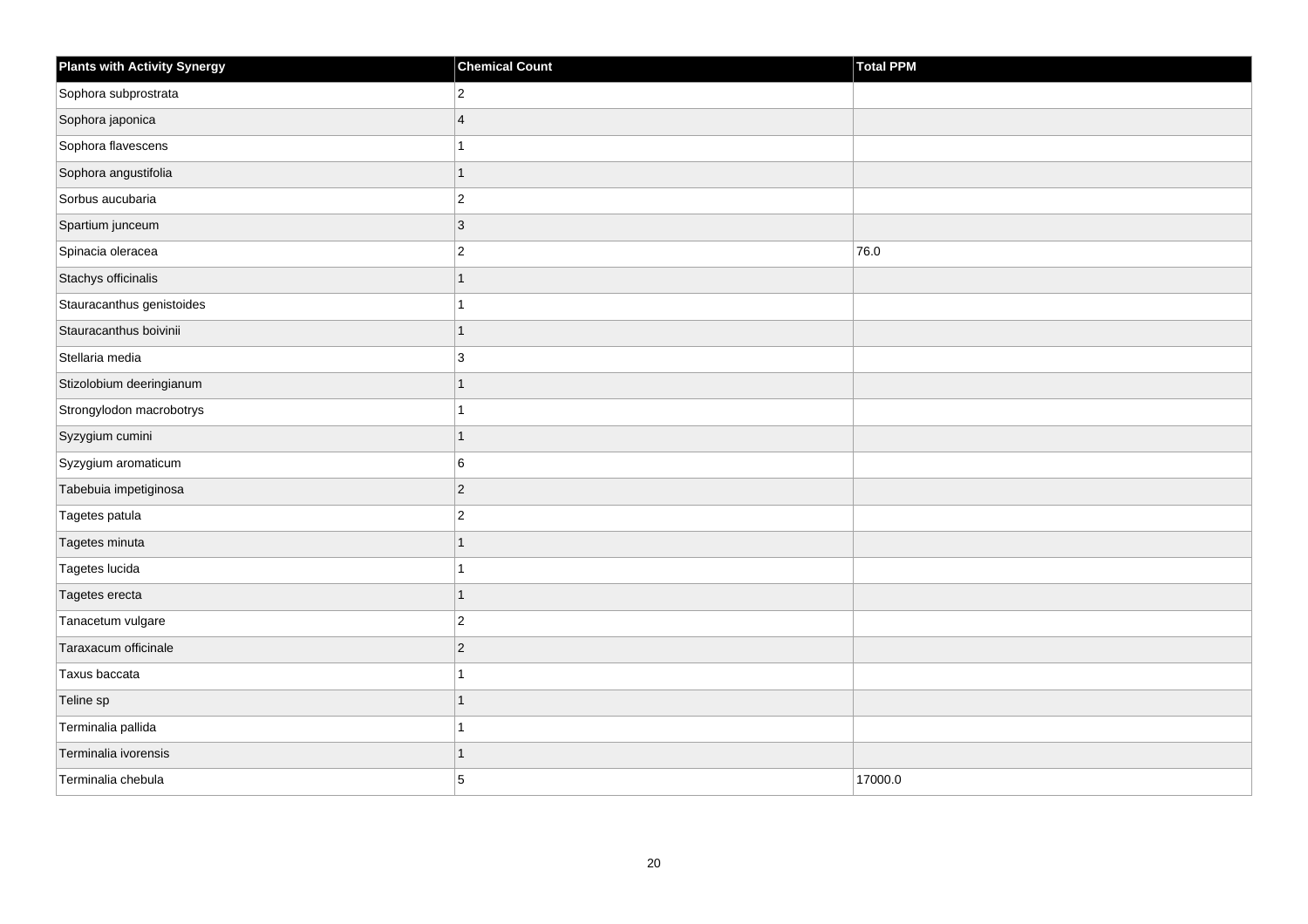| <b>Plants with Activity Synergy</b> | <b>Chemical Count</b>   | <b>Total PPM</b> |
|-------------------------------------|-------------------------|------------------|
| Terminalia catappa                  | 5                       |                  |
| Terminalia bellirica                | $\overline{2}$          |                  |
| Terminalia arjuna                   | $\overline{2}$          |                  |
| Teucrium scordium                   |                         |                  |
| Teucrium polium                     | $\overline{\mathbf{A}}$ |                  |
| Teucrium montanum                   |                         |                  |
| Teucrium botrys                     | 1                       |                  |
| Teyleria koordersii                 |                         |                  |
| Theobroma cacao                     | $\overline{4}$          | 51600.0          |
| Theobroma bicolor                   |                         |                  |
| Theobroma angustifolium             | 1                       |                  |
| Thermopsis sp                       |                         |                  |
| Thermopsis fabacea                  | $\overline{1}$          |                  |
| Thespesia populnea                  | $\overline{2}$          |                  |
| Thevetia peruviana                  | $\vert$ 2               |                  |
| Thymus vulgaris                     | 5                       |                  |
| Thymus serpyllum                    | 1                       |                  |
| Tilia sp.                           |                         |                  |
| Tragopogon porrifolius              | $\overline{1}$          |                  |
| Tribulus terrestris                 | 3                       |                  |
| Tridax procumbens                   | $\overline{2}$          |                  |
| Trifolium subterraneum              | 1                       |                  |
| Trifolium sp                        | 1                       |                  |
| Trifolium repens                    |                         |                  |
| Trifolium pratense                  | $\overline{7}$          | 30000.0          |
| Trifolium hybridum                  |                         |                  |
| Trifolium brachycalycinum           |                         |                  |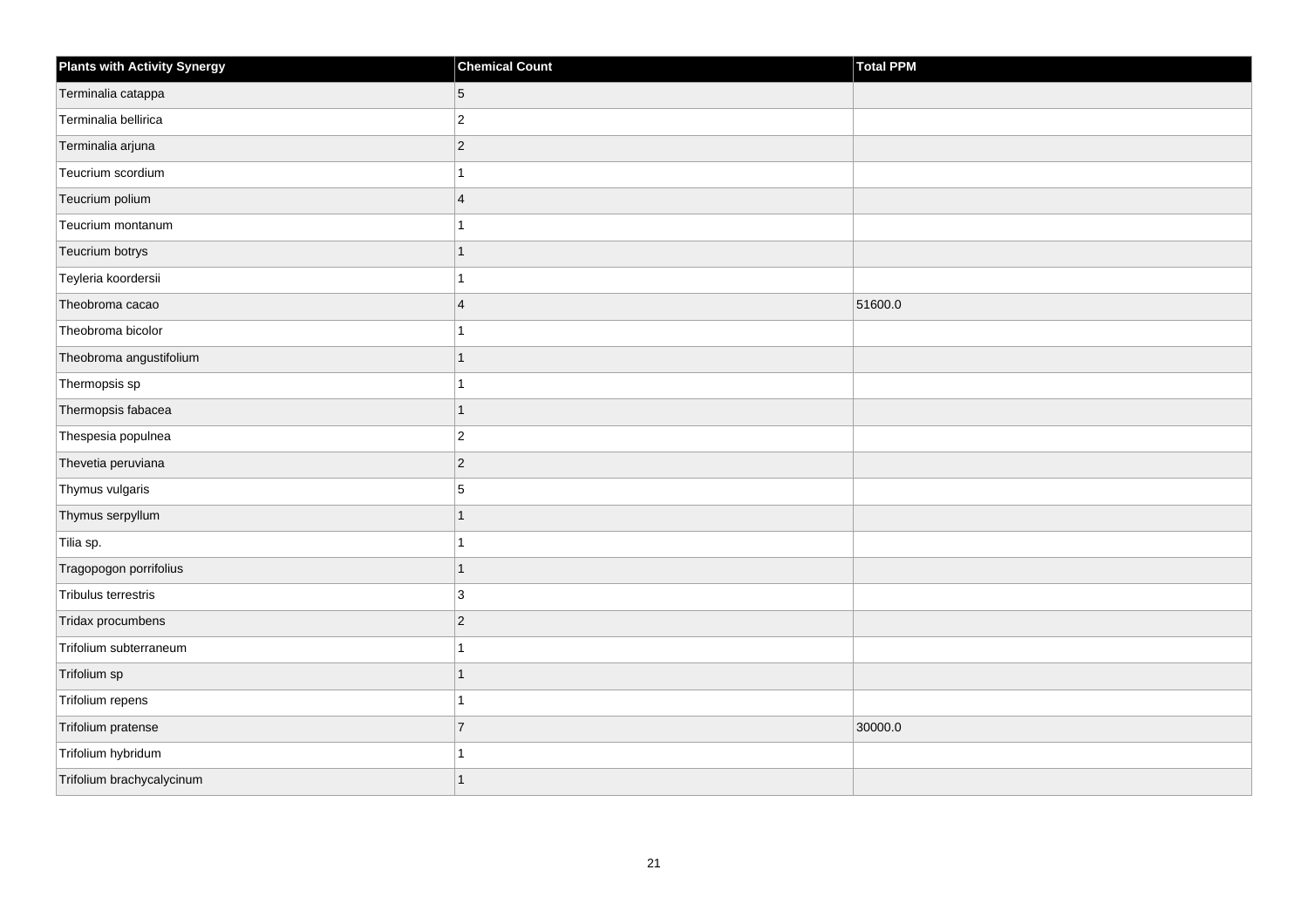| <b>Plants with Activity Synergy</b> | <b>Chemical Count</b> | Total PPM |
|-------------------------------------|-----------------------|-----------|
| Trifolium alexandrinum              |                       |           |
| Trigonella foenum-graecum           | 6                     |           |
| Triticum aestivum                   | $\overline{a}$        |           |
| Tsuga canadensis                    | 1                     |           |
| Turnera diffusa                     |                       |           |
| Tussilago farfara                   | $\overline{2}$        |           |
| Ulex sp                             |                       |           |
| Ulex micranthus                     | 1                     |           |
| Uncaria guianensis                  |                       |           |
| Uncaria catechu                     | $\overline{2}$        |           |
| Urginea maritima                    | $\overline{c}$        |           |
| Urtica dioica                       | 3                     |           |
| Vaccinium vitis-idaea               | 3                     |           |
| Vaccinium myrtillus                 | $\overline{2}$        |           |
| Vaccinium macrocarpon               | $\overline{2}$        | 1000.0    |
| Vaccinium corymbosum                | $\overline{3}$        |           |
| Valeriana officinalis               | 3                     |           |
| Vandasina retusa                    | 1                     |           |
| Viburnum opulus                     | $\overline{c}$        |           |
| Vicia faba                          | 3                     |           |
| Vigna unguiculata                   | $\overline{2}$        |           |
| Vigna subterranea                   | $\overline{1}$        |           |
| Vigna radiata                       | $\overline{7}$        |           |
| Vigna angularis                     | $ 2\rangle$           |           |
| Viola tricolor                      | $\overline{c}$        |           |
| Viola odorata                       | $\overline{2}$        |           |
| Vitex agnus-castus                  | $\overline{2}$        |           |